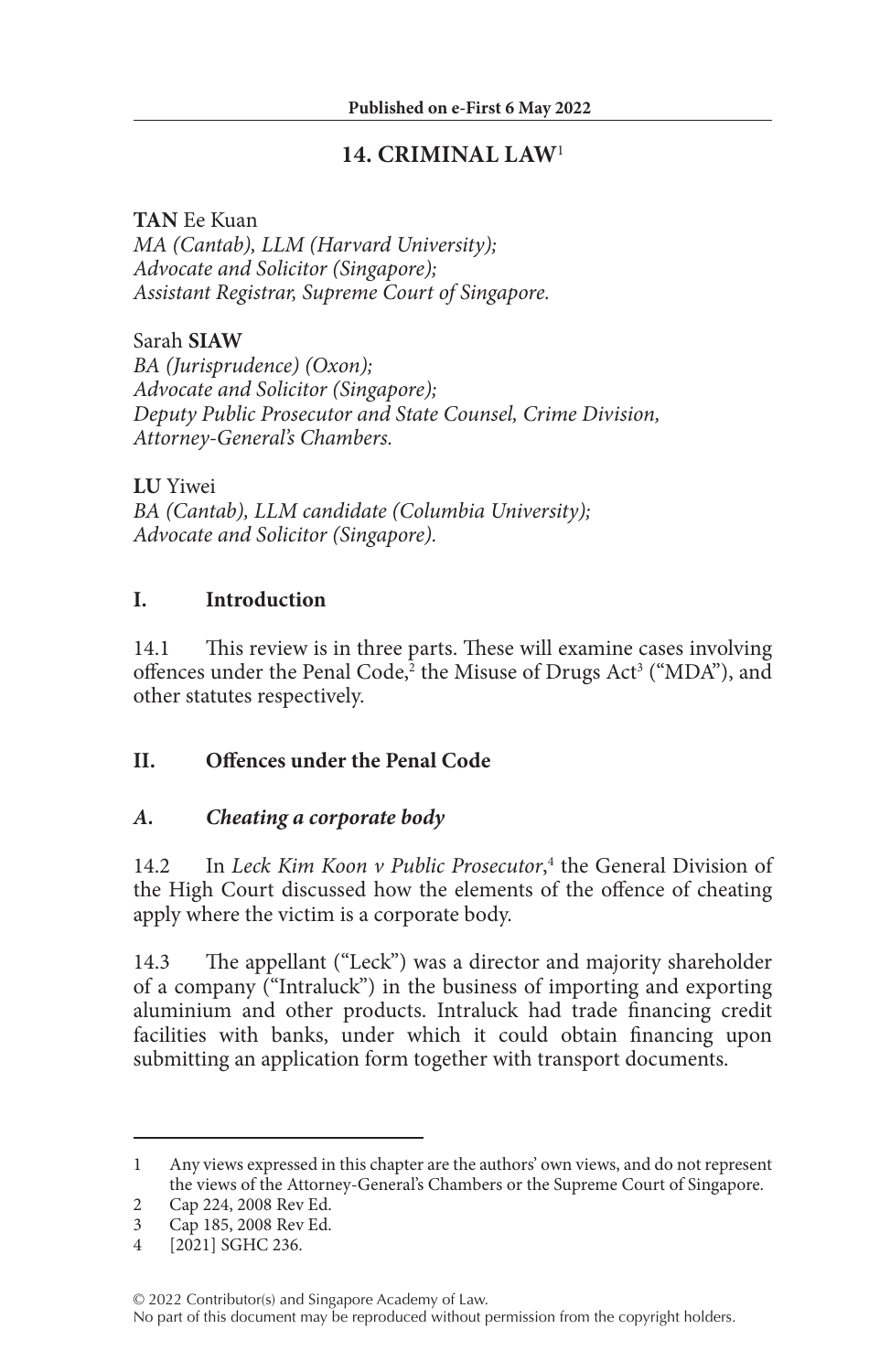14.4 In 2015, Intraluck submitted six applications for invoice financing to various banks, which attached either a bill of lading or an arrival notice referencing the bill of lading. The bill of lading was the subject of an earlier import transaction, for which Intraluck had already received invoice financing. The banks approved the applications and disbursed moneys to the suppliers under the relevant invoices.

14.5 Leck was charged with six counts of cheating and dishonestly inducing delivery of property under s 420 of the Penal Code. He claimed trial to the charges. The District Court convicted Leck on all six charges and sentenced him to 36 months' imprisonment. Leck appealed against his conviction and sentence.

14.6 On appeal, Vincent Hoong J discussed how the elements of the offence of cheating apply where the victim is a corporate body. Hoong J first affirmed the elements of the offence under s 420 of the Penal Code set out in *Gunasegeran s/o Pavadaisamy v Public Prosecutor*,<sup>5</sup> namely:<sup>6</sup>

(a) Deception must have been practiced on the victim;

(b) There was inducement such that the victim delivered any property to any person; and

(c) There must be a dishonest or fraudulent intention on the part of the deceiving person to induce the victim to deliver the property.

14.7 Regarding the first element (deception of the victim), Hoong J held as follows:

> (a) A corporate entity could be the victim of cheating even if no human agent was deceived: s 11 of the Penal Code defines the word "person" (used in the definition of "cheating" in s 415 of the Penal Code) to include "any company or association or body of persons, whether incorporated or not". Hoong J added that his view was reinforced by Explanation 4 to s 415 of the Penal Code (added to the Penal Code in 2019, after the offences in question were committed). Explanation 4 provides that a corporate body can be deceived even though none of its officers, employees or agents was personally deceived.7

> (b) In the context of deceiving a corporate body, where no particular human agent of the corporate body was deceived, to prove that the corporate body had "believed" the deception, the Prosecution had to show that the offender's acts were such as

<sup>5</sup> [1997] 2 SLR(R) 946.

<sup>6</sup> *Leck Kim Koon v Public Prosecutor* [2021] SGHC 236 at [24].

<sup>7</sup> *Leck Kim Koon v Public Prosecutor* [2021] SGHC 236 at [25]–[26].

No part of this document may be reproduced without permission from the copyright holders.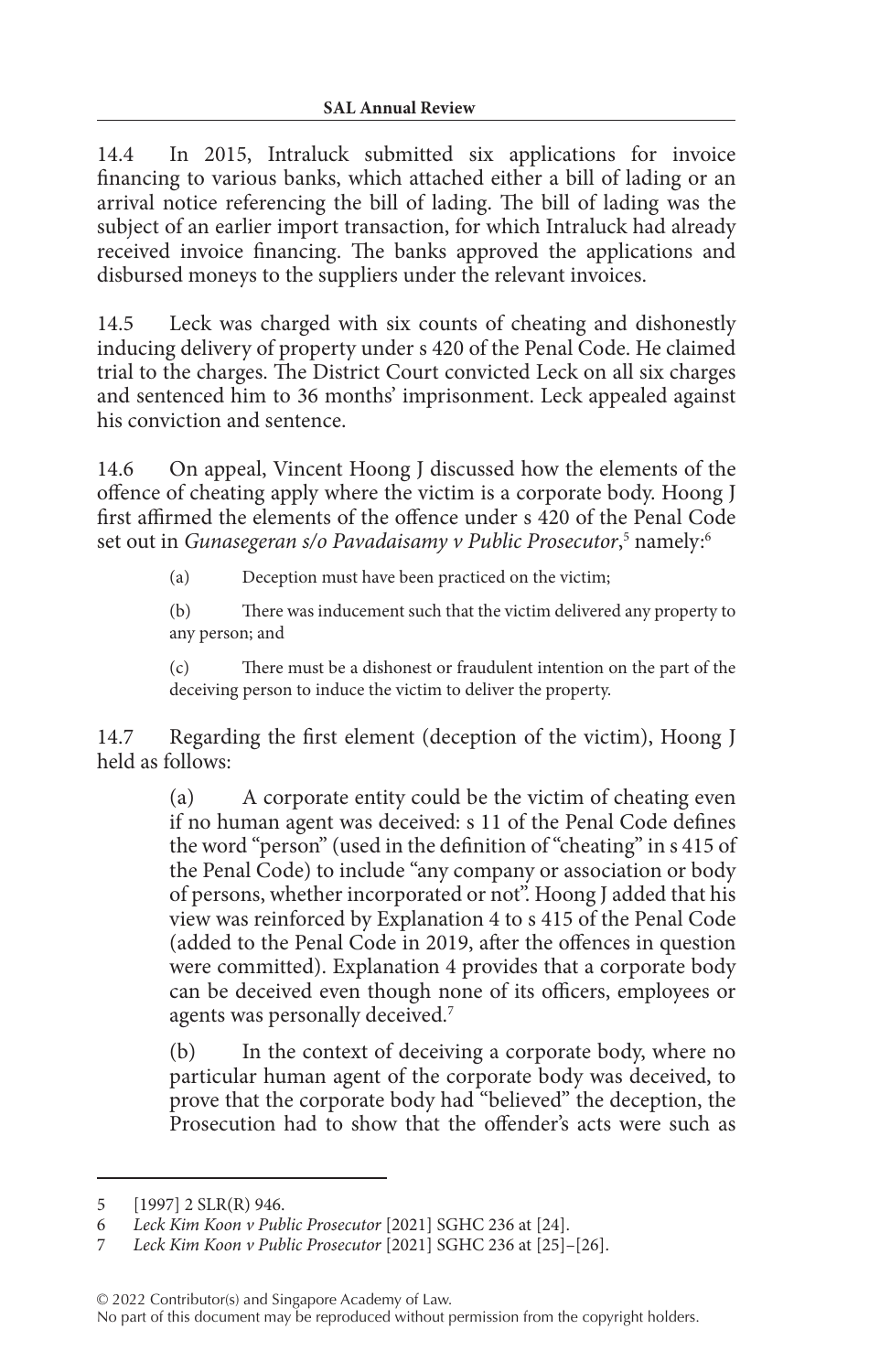to induce an action on the part of the corporate body, either as part of its internal protocol or management processes, and the corporate body would not have so acted if the "representation" was not made.<sup>8</sup>

14.8 Regarding the second element (inducement), Hoong J endorsed the holding in *Seaward III Frederick Oliver v Public Prosecutor*<sup>9</sup> that it was not necessary for the deception to be the sole, operative reason for the action, so long as it played some part in inducing the action.<sup>10</sup>

14.9 On the facts, the banks had been deceived into believing that the moneys to be disbursed under the relevant invoices related to genuine trade transactions, which did not in fact exist.11 The deception had induced the banks to disburse the moneys.<sup>12</sup> Further, the appellant had acted dishonestly, since he knew that the banks required copies of transport documents relating to genuine trade transactions to disburse funds under the facilities, and had submitted documents which were false representations of such trade transactions to the banks.<sup>13</sup> Thus, all the elements of the offence of cheating and dishonestly inducing delivery of property were made out. Hoong J accordingly dismissed the appeal against conviction, and also dismissed the appeal against sentence.

# *B. Defence of consent under section 87 of the Penal Code*

14.10 In *Public Prosecutor v Chong Chee Boon Kenneth*, 14 the General Division of the High Court considered, among other things, the contours of the defence under s 87 of the Penal Code.

14.11 The proceedings arose from the death of a National Service serviceman ("Cpl Kok") during a ragging activity. A group of fellow servicemen had carried Cpl Kok to a 12-metre-deep pump well and pressured him to enter the well despite his pleas to be spared. One of the servicemen suddenly pushed Cpl Kok from behind into the pump well. Cpl Kok, who was not a swimmer, drowned as a result.

14.12 Two of Cpl Kok's commanding officers ("Lta Chong" and "SWO Nazhan") were charged in their roles as the commander and

<sup>8</sup> *Leck Kim Koon v Public Prosecutor* [2021] SGHC 236 at [26] and [28].

<sup>9</sup> [1994] 3 SLR(R) 89 at [28].

<sup>10</sup> *Leck Kim Koon v Public Prosecutor* [2021] SGHC 236 at [31].

<sup>11</sup> *Leck Kim Koon v Public Prosecutor* [2021] SGHC 236 at [30].

<sup>12</sup> *Leck Kim Koon v Public Prosecutor* [2021] SGHC 236 at [31].

<sup>13</sup> *Leck Kim Koon v Public Prosecutor* [2021] SGHC 236 at [39].

<sup>14</sup> [2021] 5 SLR 1434.

No part of this document may be reproduced without permission from the copyright holders.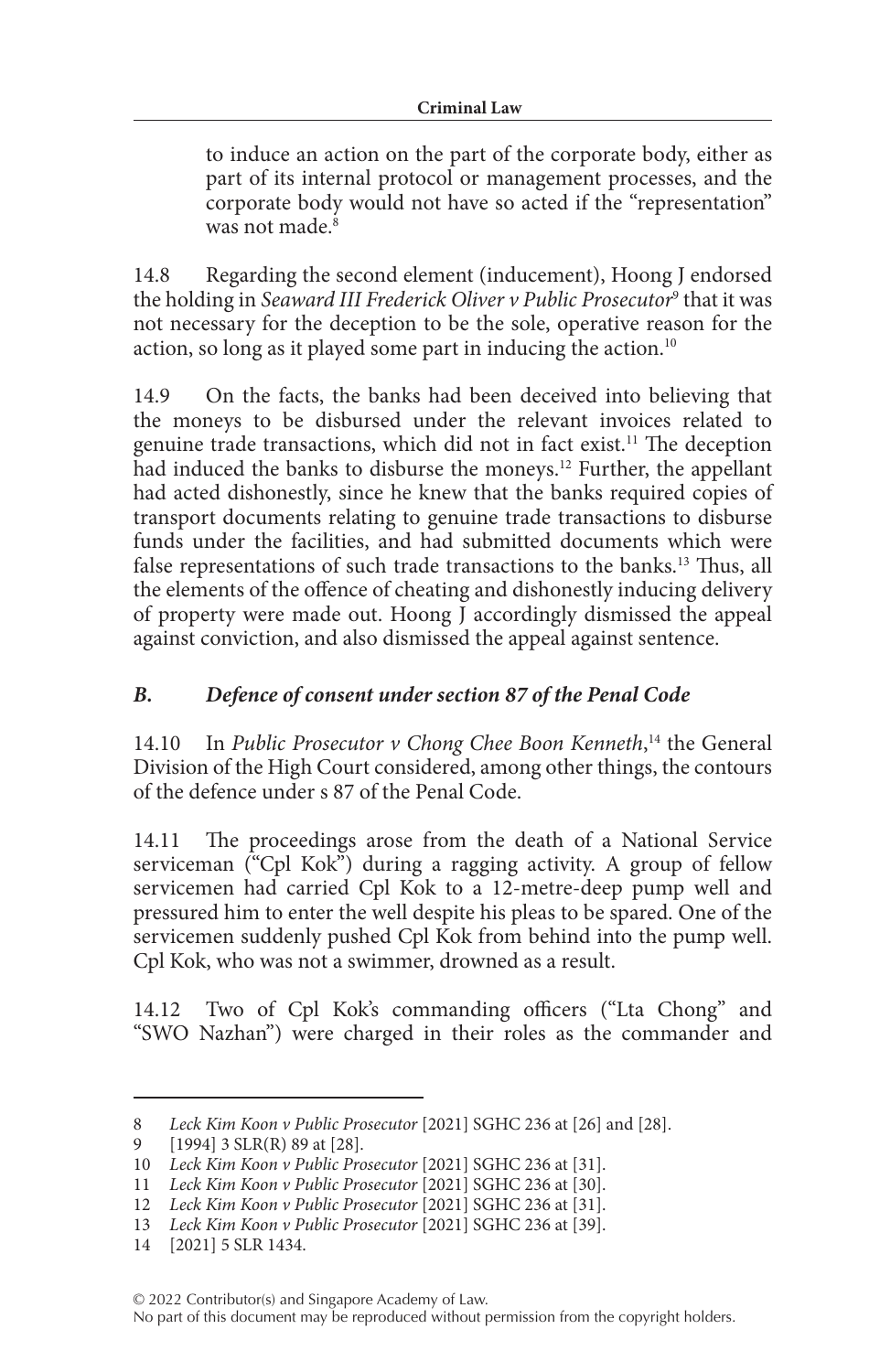deputy commander respectively in charge of the servicemen for having abetted by intentionally aiding the servicemen to commit an offence of causing grievous hurt to Cpl Kok by doing a rash act which endangered human life under s 338(*a*) of the Penal Code. The District Court acquitted Lta Chong and SWO Nazhan of the s 338(*a*) offences but convicted them on amended charges under s 336(*b*) of the Penal Code. The Prosecution appealed against the acquittals on the s 338(*a*) charges, while SWO Nazhan appealed against his conviction and sentence on the amended charge.

14.13 One of SWO Nazhan's arguments on appeal was that Cpl Kok had voluntarily placed himself in the potentially dangerous situation and consented to the activity, and that the harm occasioned to him accordingly fell under the exception in s 87 of the Penal Code.

14.14 See Kee Oon J referred to the Court of Appeal's remarks in *Pram Nair v Public Prosecutor*15 regarding the concept of consent in the context of sexual offences. In See J's view, the essential elements of valid consent were fundamentally similar in the context of both sexual and non-sexual offences. With the exception of the offence of murder (for which consent could only provide a partial defence under Exception 5 to s 300 of the Penal Code), the following threshold requirements should minimally be satisfied in order for consent to operate as a complete defence:<sup>16</sup>

> (a) There must be voluntary participation on the part of the "victim" after he/she had been able to appreciate the significance and the moral quality of the act proposed to be done.

> (b) There must be some element of agreement as to what was proposed to be done to the "victim". Such an agreement could be implied or express, and its existence was a question of fact. There was no need for any conventional contractual analysis. What was important was that the "victim" must know the nature of the act proposed to be done and the reasonably foreseeable consequences of the act.

> (c) There must not be any fact which called into question whether consent was given voluntarily. The presence of any of the vitiating factors in s 90 of the Penal Code would be *prima facie* evidence of a lack of voluntariness. Such factors included the giving of consent under fear of injury (s  $90(a)(i)$ ), where "injury" encompassed any harm illegally caused to any person in body, mind, reputation or property.

© 2022 Contributor(s) and Singapore Academy of Law.

<sup>15</sup> [2017] 2 SLR 1015.

<sup>16</sup> *Public Prosecutor v Chong Chee Boon Kenneth* [2021] 5 SLR 1434 at [39]–[40].

No part of this document may be reproduced without permission from the copyright holders.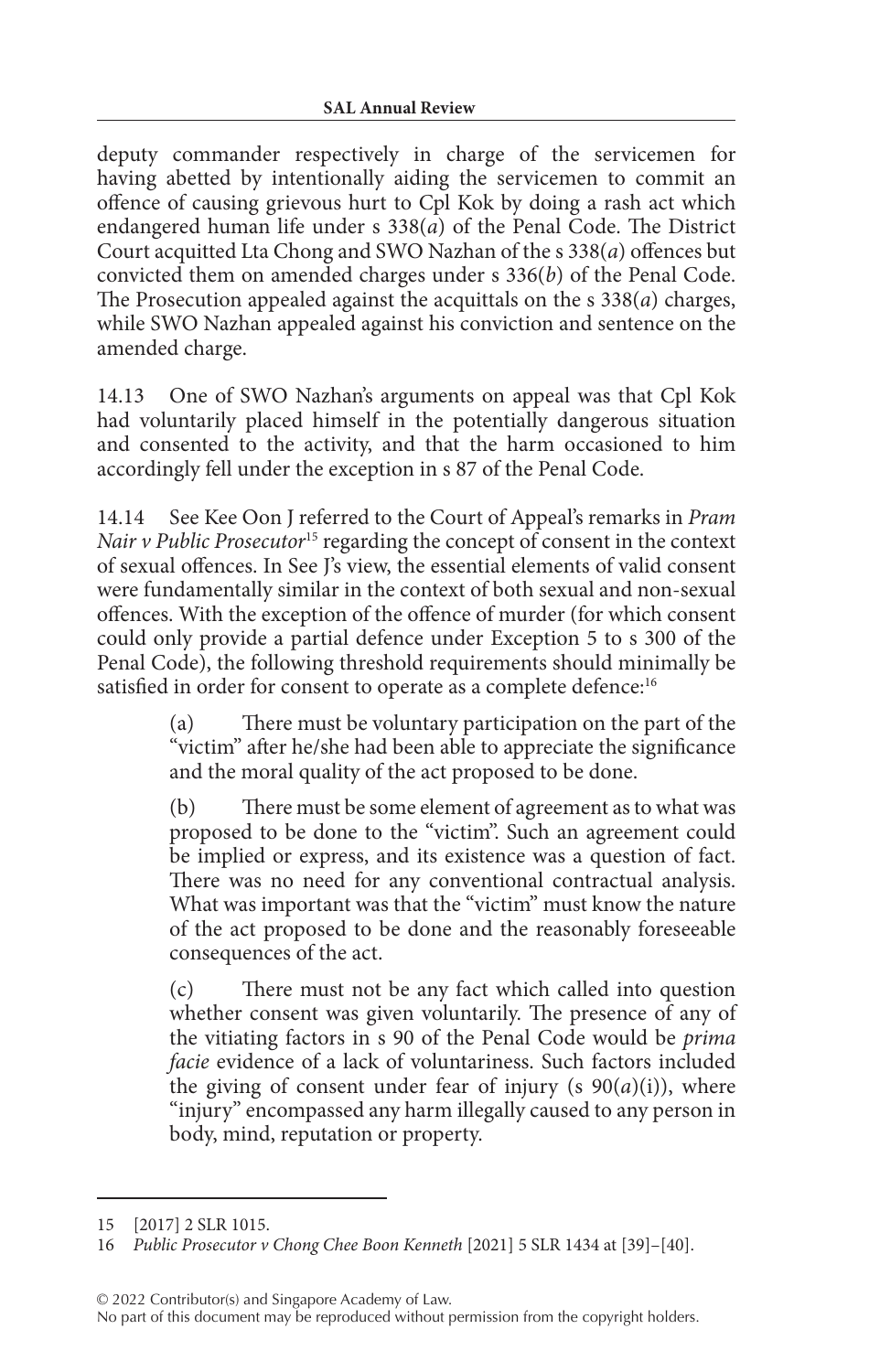14.15 Applying these principles to the facts, See J found that the general defence of consent did not apply for two reasons. First, Cpl Kok had not been allowed to exercise his own free will. Cpl Kok was constantly surrounded by up to as many as eight to ten other servicemen, including superior officers, who were intent on making sure that he entered the pump well and harassed and pressured him to comply. Cpl Kok repeatedly pleaded with his superior officers but was ignored. Even if Cpl Kok's consent was not completely vitiated, he would at least have been acting under overwhelming duress. He was placed squarely in a situation of helpless resignation in the face of inevitable compulsion, which could not be deemed consent.17

14.16 Second, pursuant to s 90(*a*) of the Penal Code, the defence of consent was not available if the accused person knew or ought to have known that any purported consent was obtained due to fear of injury. This was an objective inquiry. On the facts, Cpl Kok never expressly or impliedly consented to entering the pump well. SWO Nazhan and Lta Chong knew or ought to have known that, even if Cpl Kok had entered the pump well on his own, there was no valid consent on his part to speak of in the circumstances.<sup>18</sup>

14.17 See J thus dismissed SWO Nazhan's appeal. He further allowed the Prosecution's appeals, convicted both SWO Nazhan and Lta Chong on the charges under s 338(*a*) of the Penal Code as originally framed, and enhanced their sentences to ten and 11 months' imprisonment respectively.

## *C. Elements of section 182 of the Penal Code – Furnishing false information*

14.18 In *Public Prosecutor v Chua Wen Hao*, 19 the General Division of the High Court considered, among other things, the elements of s 182 of the Penal Code, a provision criminalising giving false information to a public servant with intent to cause the public servant to do something which he ought not to do or to omit something which he ought to do if the true state of facts were known to him.

14.19 In the trial court, the accused person pleaded guilty to a charge under s 182 for giving false information to a police officer and was sentenced to a short detention order ("SDO"). The facts were as follows. The accused person and a lady, together with a male subject ("B1"), entered a hotel room. Angered as a result of a dispute with a

<sup>17</sup> *Public Prosecutor v Chong Chee Boon Kenneth* [2021] 5 SLR 1434 at [41]–[49].

<sup>18</sup> *Public Prosecutor v Chong Chee Boon Kenneth* [2021] 5 SLR 1434 at [50].

<sup>19</sup> [2021] 4 SLR 766.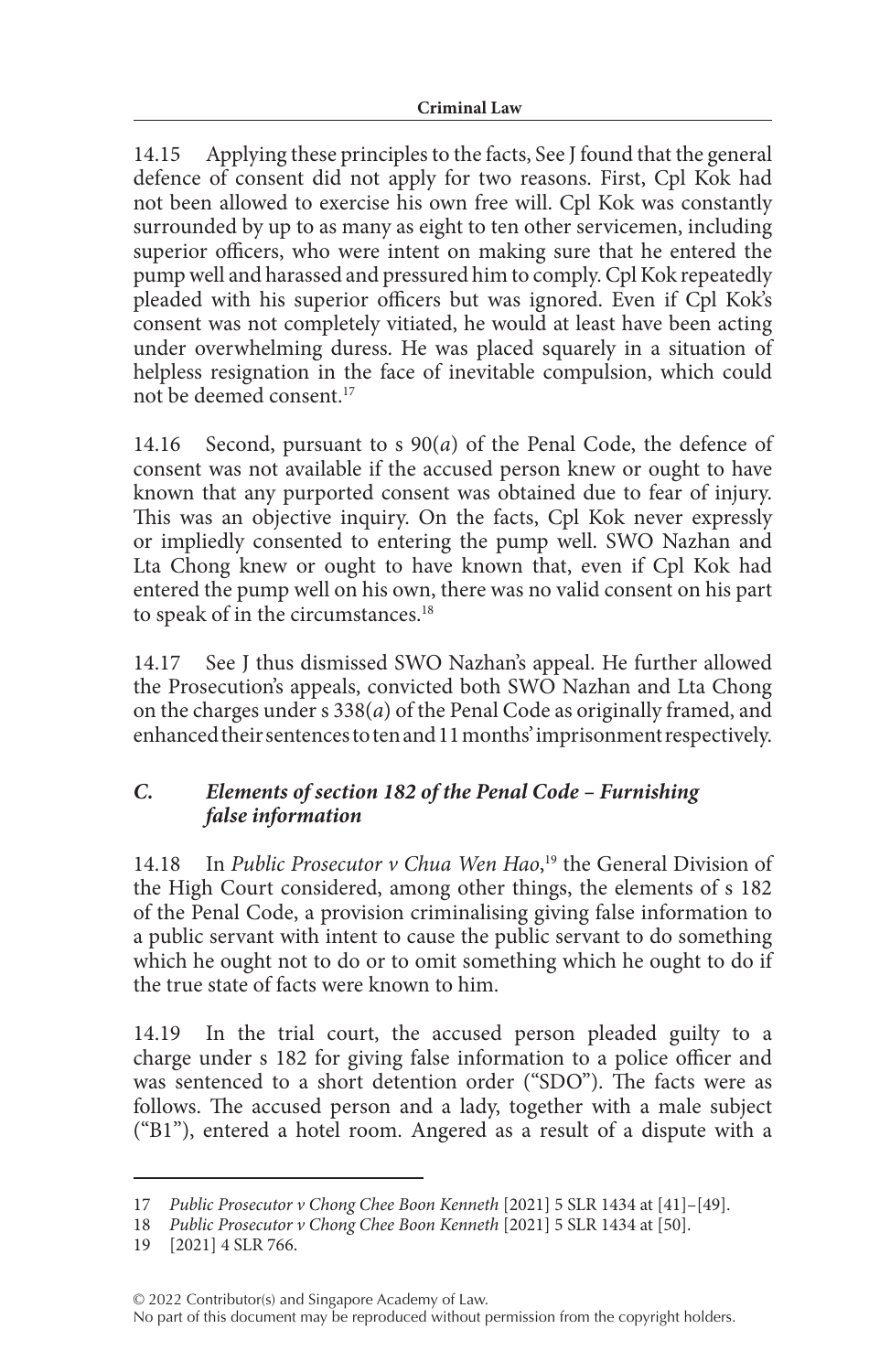hotel employee about room occupancy capacity, B1 set fire to the hotel's towels placed at the rear of the hotel. When the police attended to the scene, the accused person told the investigation officer that he did not know the male subject who had entered the hotel room with him and had not allowed the subject to enter the room, knowing this information to be false. The police subsequently uncovered the identity of B1 after five police officers spent a total of 21.9 man-hours in investigations. The accused person recanted his statement only after B1's identity had been uncovered by the police.

14.20 The Prosecution appealed against the SDO sentence on the basis that a sentence of at least two weeks' imprisonment was warranted. The Defence appealed against the SDO sentence, submitting for either a fine or a conditional discharge. The Defence also argued that the charge under s 182 of the Penal Code could not be made out in the first place because the accused person had not intended or known that his false information would likely cause the police officer to misuse his lawful powers or act in breach of his duties as a public servant.<sup>20</sup> The appellate court exercised its power under s 390(3) of the Criminal Procedural Code<sup>21</sup> ("CPC") to review the conviction of the accused person.

14.21 Sundaresh Menon CJ held that to establish an offence under s 182 of the Penal Code, the Prosecution must show that:<sup>22</sup>

> (a) the accused person gave information to a public servant; (b) such information was false; (c) the accused person knew or believed that such information was false; and (d) the accused person intended thereby to cause, or knew it to be likely that he or she would thereby cause, the public servant to: (i) use his or her lawful powers to the injury or annoyance of another person; or (ii) do something which he or she ought not to do if the true state of facts were known to him or her; or (iii) omit to do something which he or she ought not to omit if the true state of facts were known to him or her.

14.22 Menon CJ went on to explain that s 182 of the Penal Code is not concerned with simply any false statement, nor with simply any effect caused by a false statement. The making of a false statement or the furnishing of false information is a necessary but insufficient predicate. Section 182 is concerned with "the situation where a public servant *abuses, misuses or improperly withholds the use of his or her lawful powers* as a result of a false statement made to him or her" [emphasis in original].23 Lawful powers are those conferred by the law and to be

<sup>20</sup> *Public Prosecutor v Chua Wen Hao* [2021] 4 SLR 766 at [14].

<sup>21</sup> Cap 68, 2012 Rev Ed.

<sup>22</sup> *Public Prosecutor v Chua Wen Hao* [2021] 4 SLR 766 at [19].

<sup>23</sup> *Public Prosecutor v Chua Wen Hao* [2021] 4 SLR 766 at [20].

No part of this document may be reproduced without permission from the copyright holders.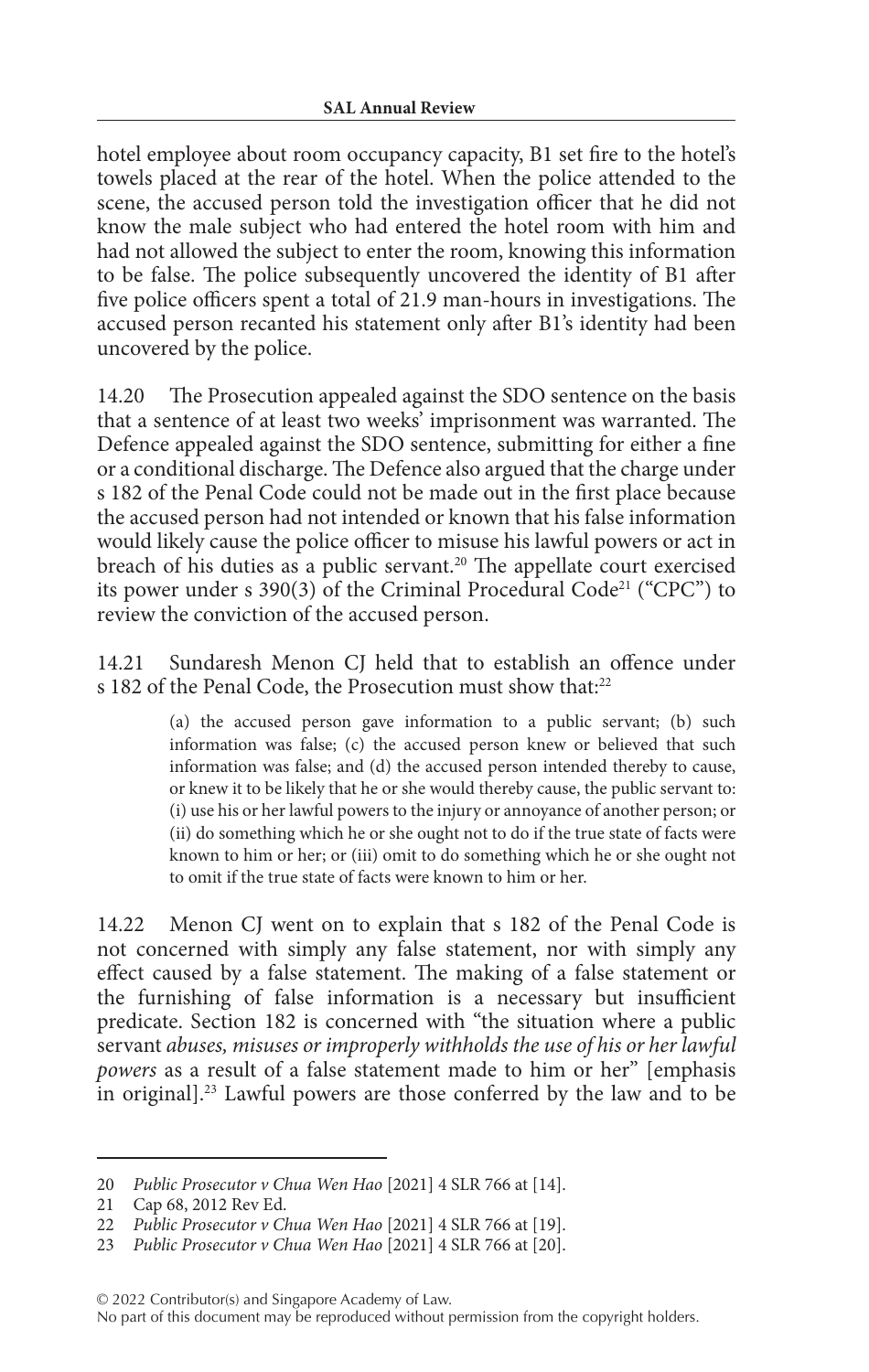exercised in conformity with the purposes of the law. Thus, s 182 targets the situation where the deployment of these powers or the omission to deploy these powers is for purposes other than the purposes for which they have been conferred.

14.23 Section 182 of the Penal Code carries a normative element: it is designed to safeguard the public from the *improper* exercise of lawful powers or the *improper* omission to exercise lawful powers by a public servant. There is a clear distinction between (a) powers that the public servant *ought not* to have exercised; and (b) powers that he *would not or might not* have had to exercise, that is, powers that he was entitled or obliged to exercise, but exercised in a manner which entailed or might have entailed greater expense and/or which was or might have been more extensive than what would otherwise have been the case.<sup>24</sup> In other words, the distinction is between (a) the *misuse*; and (b) the *inefficient* use of lawful powers. Section 182 only applies to the former scenario.

14.24 In contrast, s 177 of the Penal Code deals with the less serious offence of furnishing false information to a public servant without more.<sup>25</sup> All that is required to make out this offence is that a person who is legally bound to furnish information to a public servant furnishes information that he or she knows or believes to be false.

14.25 On the facts, there was no question that the police were exercising their lawful powers in carrying out their investigations into the identity of B1.26 There was no misuse of powers. The police would have had to investigate the case regardless of whether the accused person provided any false information. The false information provided by the accused person merely led to an inefficient use of lawful powers by the police.

14.26 The Prosecution decided to amend the charge in the course of the appeal to s 177 of the Penal Code, and the accused person pleaded guilty to it. He was convicted and sentenced on the amended charge to a fine of \$2,500.

### *D. Elements of section 405 of the Penal Code – Criminal breach of trust*

14.27 In *Raj Kumar s/o Brisa Besnath v Public Prosecutor*,<sup>27</sup> the General Division of the High Court held that, for an offence of criminal breach

<sup>24</sup> *Public Prosecutor v Chua Wen Hao* [2021] 4 SLR 766 at [20] and [23].

<sup>25</sup> *Public Prosecutor v Chua Wen Hao* [2021] 4 SLR 766 at [21].

<sup>26</sup> *Public Prosecutor v Chua Wen Hao* [2021] 4 SLR 766 at [21].

<sup>27</sup> [2021] 4 SLR 676.

No part of this document may be reproduced without permission from the copyright holders.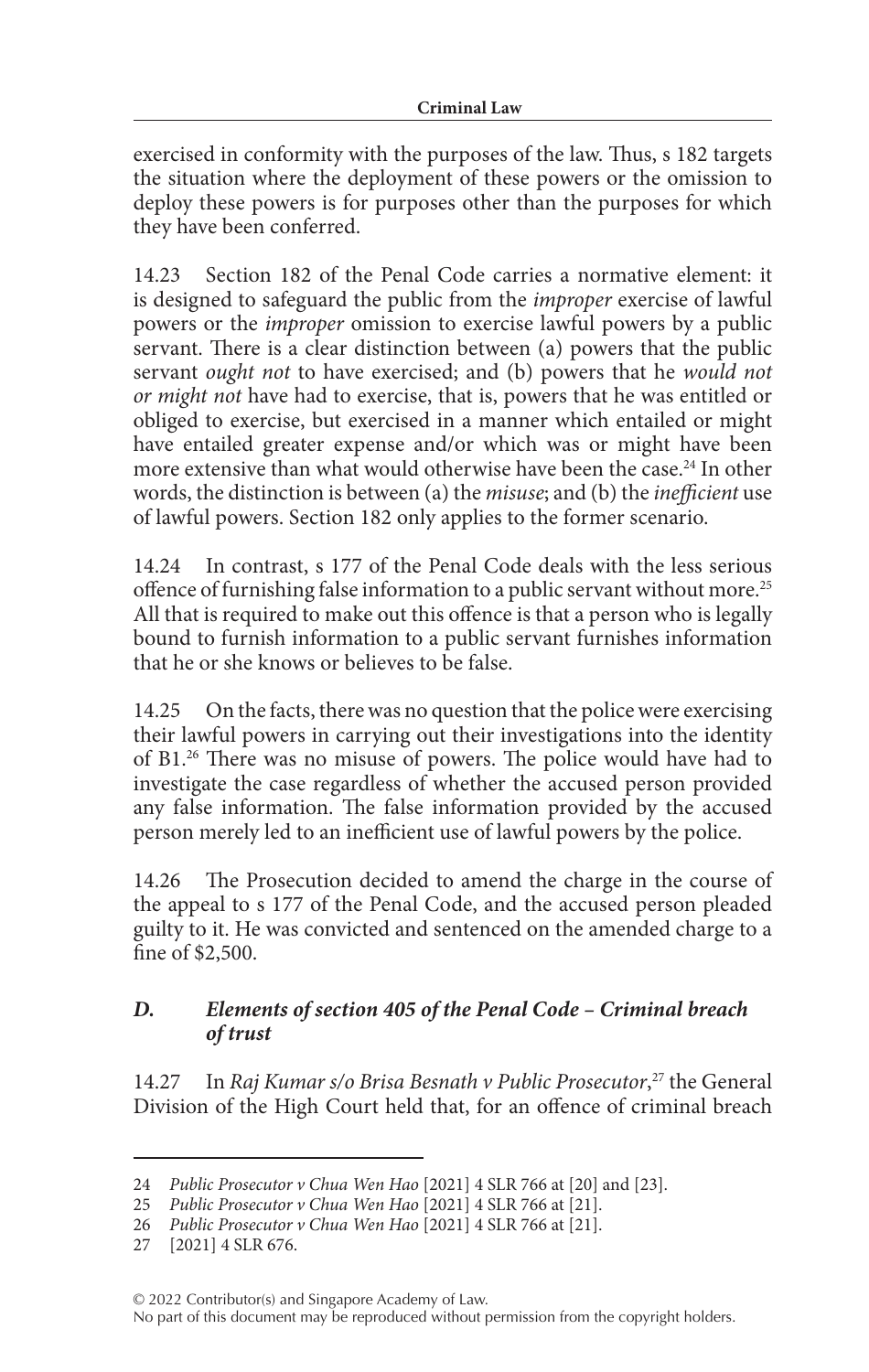of trust to be made out, it was not necessary to prove (a) the true identity of the party entrusting the offender with the property in question ("the entrusting party"); or (b) that the offending party had legal ownership of the property entrusted.

14.28 Through an online platform, the appellant had come across a persona called "Maria Lloyd" ("Maria"), whose actual identity was unknown. The appellant agreed to receive \$89,000 on Maria's behalf in Singapore and hand it over to a man in Malaysia. The appellant subsequently collected \$81,000 from a lady in Singapore but pocketed it for himself instead of bringing it to Malaysia as instructed by Maria. The appellant was convicted of an offence of criminal breach of trust and sentenced to 13 months' imprisonment. He appealed against his conviction and sentence.

14.29 On appeal, the first issue was whether the identity of the entrusting party had to be established for the offence to be made out. The appellant contended that there could be no "entrustment" under s 405 of the Penal Code unless the relationship of trust was legitimate or genuine. The appellant asserted that Maria was a fictional character invented to deceive and defraud persons including himself. He contended that, where a trust relationship was created as a result of the entrusting party's fraud and deceit, no valid or legally recognisable trust relationship was created.

14.30 Vincent Hoong J approached this issue as a matter of statutory interpretation of the word "entrusted" in s 405 of the Penal Code.<sup>28</sup> Hoong J held that the identity of the entrusting party need not be proved for the following reasons:

> (a) The appellant's interpretation did not comport with the plain language of s 405, which did not make the identity of the entrusting party an element of the offence. Moreover, the words "in any manner" preceding the word "entrusted" supported a wide reading of entrustment.<sup>29</sup>

> (b) The appellant's interpretation stifled, rather than promoted, the object of s 405 of the Penal Code. Based on the text of s 405 as well as extraneous material on its legislative history and background, the specific purpose of s 405 was to criminalise the dishonest abuse of trust reposed in a person in

© 2022 Contributor(s) and Singapore Academy of Law.

<sup>28</sup> *Raj Kumar s/o Brisa Besnath v Public Prosecutor* [2021] 4 SLR 676 at [22] and [24]–[27].

<sup>29</sup> *Raj Kumar s/o Brisa Besnath v Public Prosecutor* [2021] 4 SLR 676 at [41].

No part of this document may be reproduced without permission from the copyright holders.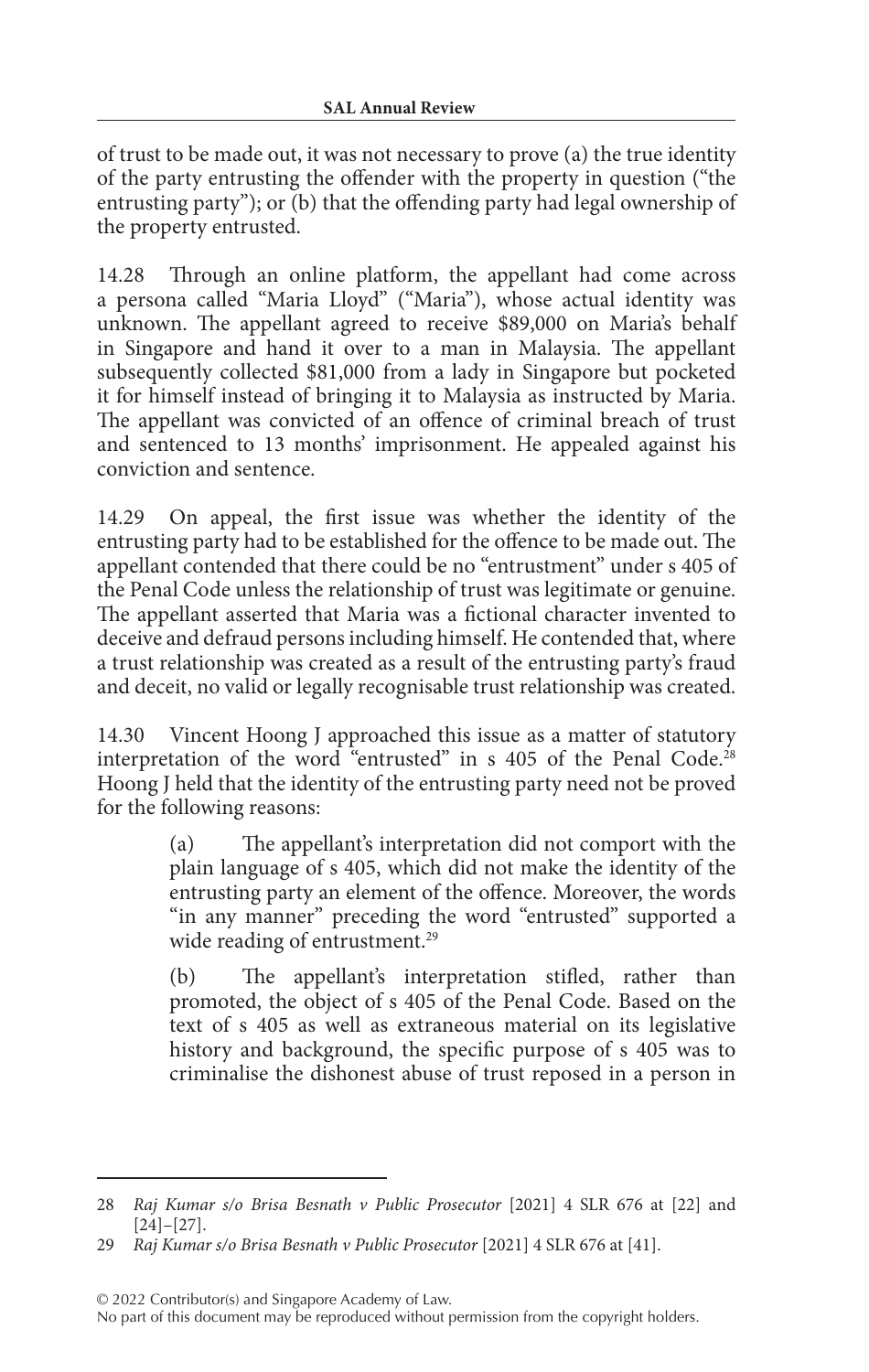relation to property.30 A person could be entrusted with property within the meaning of s 405 even if he was deceived as to the true identity of the entrusting party. Such deception did not render the terms of the entrustment, or the offender's knowledge of such terms, imaginary or fictitious. The fact that the offender was misled about the identity of the entrusting party did not preclude a finding that the offender had acted dishonestly in dealing with the property, which was the very mischief s 405 legislated against.<sup>31</sup>

(c) Hoong J's view was supported by the weight of authority. In *Pittis Stavros v Public Prosecutor*, 32 the High Court had convicted the offender of criminal breach of trust after removing the identity of the entrusting party from the charge. This showed that such identity was not an element of the offence. This view was also consistent with Indian academic commentary and case  $law<sup>33</sup>$ 

14.31 Hoong J rejected three of the appellant's arguments to the contrary, as follows:

> (a) The appellant contended that the converse view led to the absurd result that the law validated the trustor's fraud. Hoong J rejected this view. Depending on the precise circumstances, the agreement between the entrusting party and the accused person could be vitiated for a host of reasons, such as misrepresentation or illegality. Punishing the accused person's dishonest breach of trust did not *ipso facto* mean that the entrusting party's fraud was validated<sup>34</sup>

> (b) The appellant also pointed out that the illustrations to s 405 all involved legally recognisable relationships and did not involve trusts created as a result of a trustor's fraud or deceit. However, Hoong J observed that illustrations are not exhaustive of a provision's scope of operation, and that the plain language and object of s 405 should have primacy.<sup>35</sup>

> (c) Hoong J likewise rejected the appellant's suggestion that the civil law principle of *consensus ad idem* should be imported in this case. The authorities cited by the appellant did not support

© 2022 Contributor(s) and Singapore Academy of Law.

<sup>30</sup> *Raj Kumar s/o Brisa Besnath v Public Prosecutor* [2021] 4 SLR 676 at [28], [29], [32], [35] and [36].

<sup>31</sup> *Raj Kumar s/o Brisa Besnath v Public Prosecutor* [2021] 4 SLR 676 at [42]–[44].

<sup>32</sup> [2015] 3 SLR 181.

<sup>33</sup> *Raj Kumar s/o Brisa Besnath v Public Prosecutor* [2021] 4 SLR 676 at [53].

<sup>34</sup> *Raj Kumar s/o Brisa Besnath v Public Prosecutor* [2021] 4 SLR 676 at [46].

<sup>35</sup> *Raj Kumar s/o Brisa Besnath v Public Prosecutor* [2021] 4 SLR 676 at [54] and [55].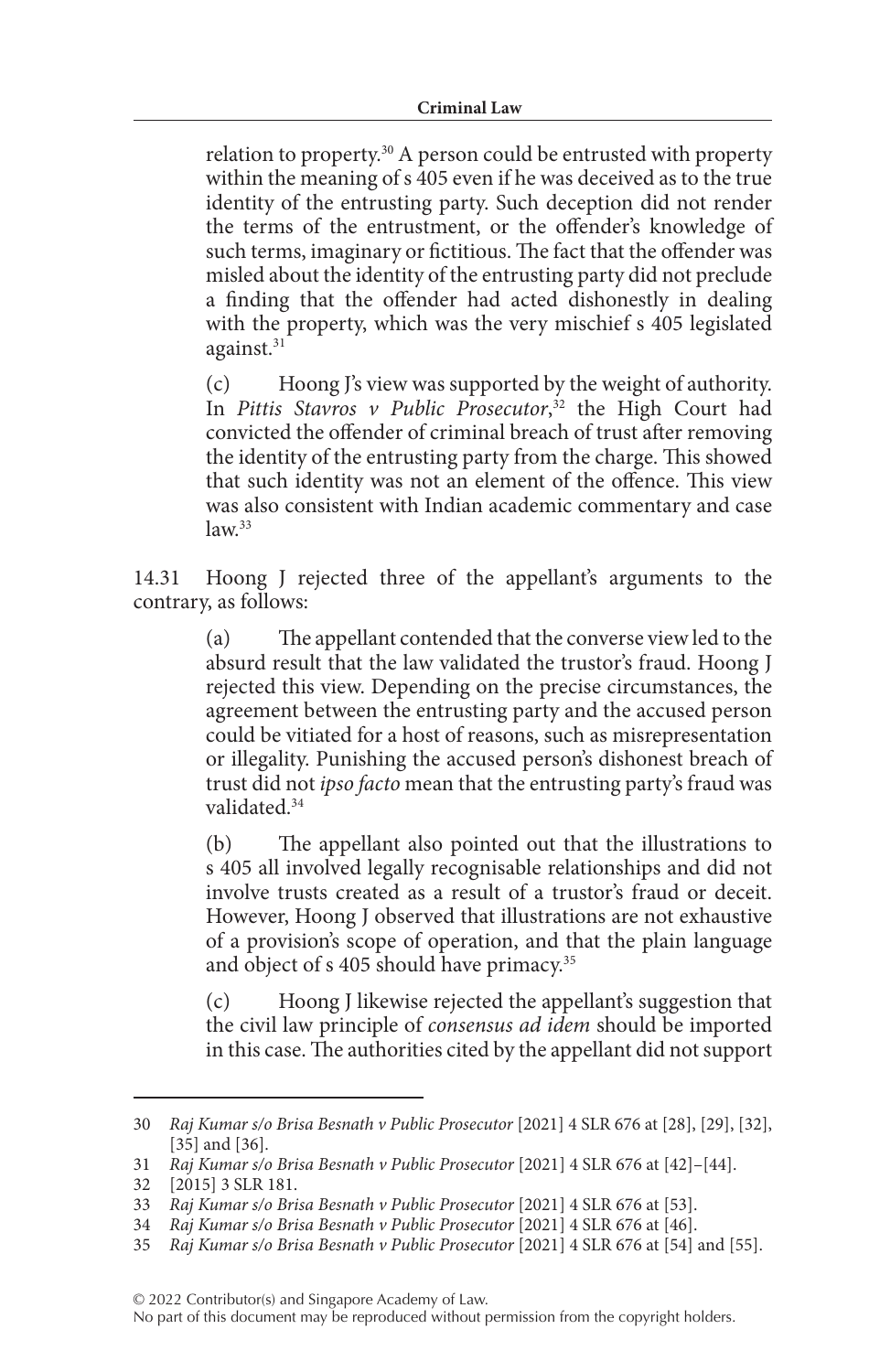this proposition.36 Moreover, the charge as framed did not require the court to decide whether a valid and binding contract had been formed between the appellant and the entrusting party. The charge had not been framed in terms of the accused person dishonestly using or disposing of the entrusted property in violation of "any legal contract, express or implied, which he has made touching the discharge of such trust", which was a different limb of s 405 of the Penal Code.<sup>37</sup>

14.32 The second issue was whether, for an offence under s 405 to be made out, it had to be proved that the entrusting party was the legal owner of the property. Applying *Pittis Stavros v Public Prosecutor*, 38 Hoong J held that the entrusting party need not legally own the property, so long as he had *some* right to the property, including a bare possessory right.<sup>39</sup>

14.33 Hoong J thus held that entrustment was established if the offender received possession of the property with the knowledge that (a) the entrusting party had, at least, possessory rights to the property; and (b) he was to deal with the property in the manner instructed by the entrusting party.40 This being the case on the facts, the appellant's conviction and sentence were upheld.<sup>41</sup>

## *E. Elements of section 204A of the Penal Code – Obstructing the course of justice*

14.34 In *Rajendran s/o Nagarethinam v Public Prosecutor*, 42 the General Division of the High Court held that an accused person could be guilty of obstructing the course of justice under s 204A of the Penal Code by impeding investigations even if he/she did not know the specific offence(s) that had been committed.

14.35 The appellants ran an entertainment club, assisted by a Bangladeshi man named "Roky". The appellants employed female performing artistes to dance and entertain the club's customers, and they also pressured some of the female artistes to provide sexual services to customers. One day, four of the female artistes fled the apartment where they were housed and subsequently lodged a police report. On realising

<sup>36</sup> *Raj Kumar s/o Brisa Besnath v Public Prosecutor* [2021] 4 SLR 676 at [57]–[61].

<sup>37</sup> *Raj Kumar s/o Brisa Besnath v Public Prosecutor* [2021] 4 SLR 676 at [56].

<sup>38</sup> [2015] 3 SLR 181.

<sup>39</sup> *Raj Kumar s/o Brisa Besnath v Public Prosecutor* [2021] 4 SLR 676 at [67].

<sup>40</sup> *Raj Kumar s/o Brisa Besnath v Public Prosecutor* [2021] 4 SLR 676 at [42].

<sup>41</sup> *Raj Kumar s/o Brisa Besnath v Public Prosecutor* [2021] 4 SLR 676 at [62]–[65], [68] and [72].

<sup>42</sup> [2021] SGHC 200.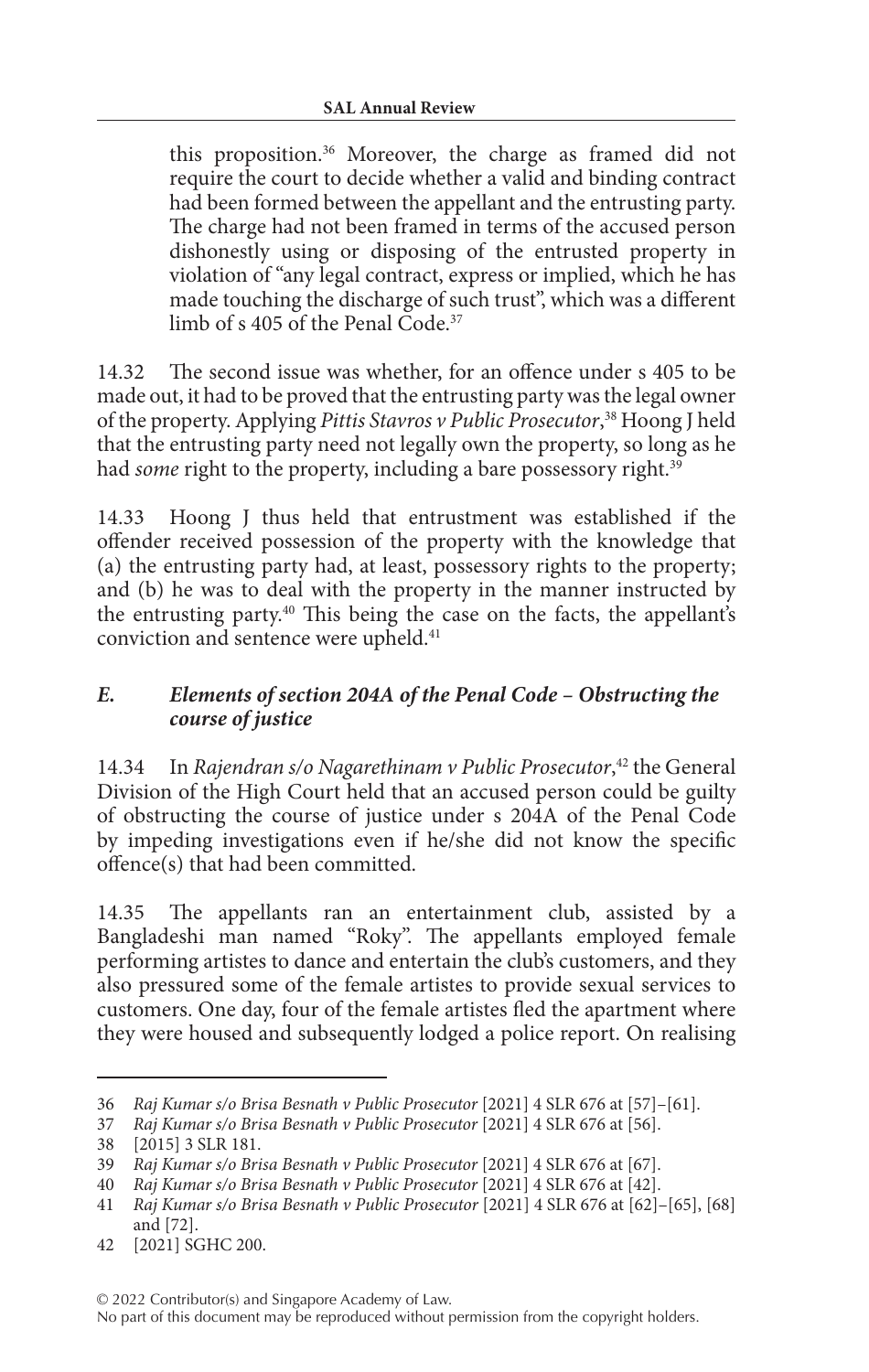that the artistes had run away, the appellants told Roky to leave Singapore, as they feared that Roky would be called up or arrested for investigations and would incriminate them. The appellants arranged for Roky to go to Malaysia immediately and instructed him to return to Bangladesh from there, which he did.

14.36 The appellants were each charged, amongst others, with an offence under s 204A read with s 34 of the Penal Code for intentionally obstructing the course of justice by arranging for Roky to leave Singapore in order to evade arrest. They were each convicted and sentenced on this charge to eight months' imprisonment. They appealed against their convictions and sentences.

14.37 On appeal, the appellants contended that for a s 204A offence to be made out, the accused person must know the predicate offence(s) that had been committed, the investigation of which he impeded. The appellants claimed that, at the point when they instructed Roky to leave for Malaysia and then from there to Bangladesh, they were as yet unaware of the specific offences that they might have committed.

14.38 Tay Yong Kwang JCA rejected this view. Section 204A did not state that an accused person must know the particular charge(s) that might be brought against him or anyone else before he could be guilty of the offence. Rather, the offence was made out if an accused person was aware or had reason to believe that some wrongdoing might have been committed, whether by himself or some other person(s), and consequently took steps to thwart or prevent an investigation into or the prosecution of the wrongdoing. The accused person need only be aware of facts that might amount to wrongdoing, and need not know the charges that might be preferred or the legal consequences that could flow from those facts<sup>43</sup>

14.39 Tay JCA further expanded on these principles through several illustrations:

> (a) During investigations, holding charges might be preferred against an accused person. As investigations progressed, these charges might be altered or added to. If the appellants' contention was correct, then a person who hindered investigations by causing a potential witness to disappear – such that the police could not even obtain the preliminary information it needed to proceed further – would not be guilty under s 204A,

© 2022 Contributor(s) and Singapore Academy of Law.

<sup>43</sup> *Rajendran s/o Nagarethinam v Public Prosecutor* [2021] SGHC 200 at [83]–[84].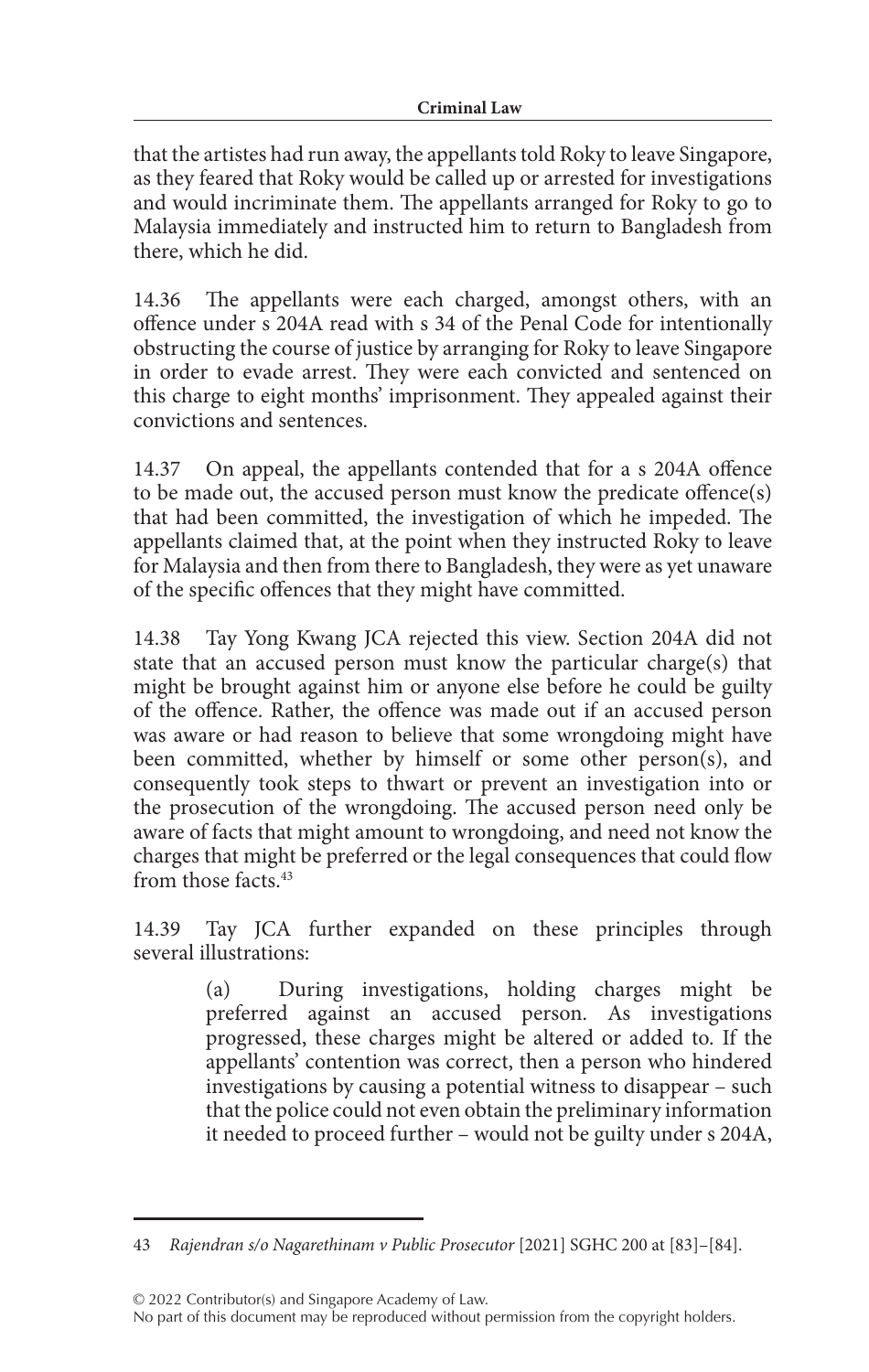since he would not be able to predict the specific charges arising from the investigations. This outcome could not be correct.<sup>44</sup>

(b) The person impeding investigations might not have first-hand knowledge of the offence(s) committed. For example, person A might tell his friend, B, that the police was looking for A and A needed to get out of the jurisdiction to avoid arrest. Without knowing why the police was looking for A, B arranged for A to leave Singapore. It would seem contrary to reason to say that B was not guilty of an offence under s 204A simply because B was unaware of what offence A had committed.<sup>45</sup>

(c) In the above scenario, say A was subsequently apprehended, tried and acquitted of the offences he was charged with. This outcome would not affect B's culpability for the s 204A offence because the "course of justice" did not mean that there must be a conviction for the predicate offence. The investigations against A were themselves part of the course of justice, which had been obstructed by B aiding A's departure from Singapore.<sup>46</sup>

14.40 That said, if a person accused of a s 204A offence was in fact aware of the predicate offence at the time of his actions, and the predicate offence was a serious one, this could be an aggravating factor in sentencing (though such knowledge was not an element of the charge). $47$ 

14.41 On the evidence, Tay JCA concluded that the s 204A offences were made out. The appellants had instructed Roky to leave Singapore quickly due to the sudden disappearance of the performing artistes. The appellants were obviously concerned that if Roky were questioned or arrested by the police, he would reveal that the appellants had asked the performing artistes to provide sexual services. The appellants were obviously aware that demanding their employees to prostitute themselves was wrongful, even if they did not know the precise offences this would amount to in law. Tay JCA thus upheld the appellants' convictions and sentences on the s 204A charges.<sup>48</sup>

<sup>44</sup> *Rajendran s/o Nagarethinam v Public Prosecutor* [2021] SGHC 200 at [85].

<sup>45</sup> *Rajendran s/o Nagarethinam v Public Prosecutor* [2021] SGHC 200 at [86].

<sup>46</sup> *Rajendran s/o Nagarethinam v Public Prosecutor* [2021] SGHC 200 at [87].

<sup>47</sup> *Rajendran s/o Nagarethinam v Public Prosecutor* [2021] SGHC 200 at [88]–[89].

<sup>48</sup> *Rajendran s/o Nagarethinam v Public Prosecutor* [2021] SGHC 200 at [92], [93], [115] and [121].

No part of this document may be reproduced without permission from the copyright holders.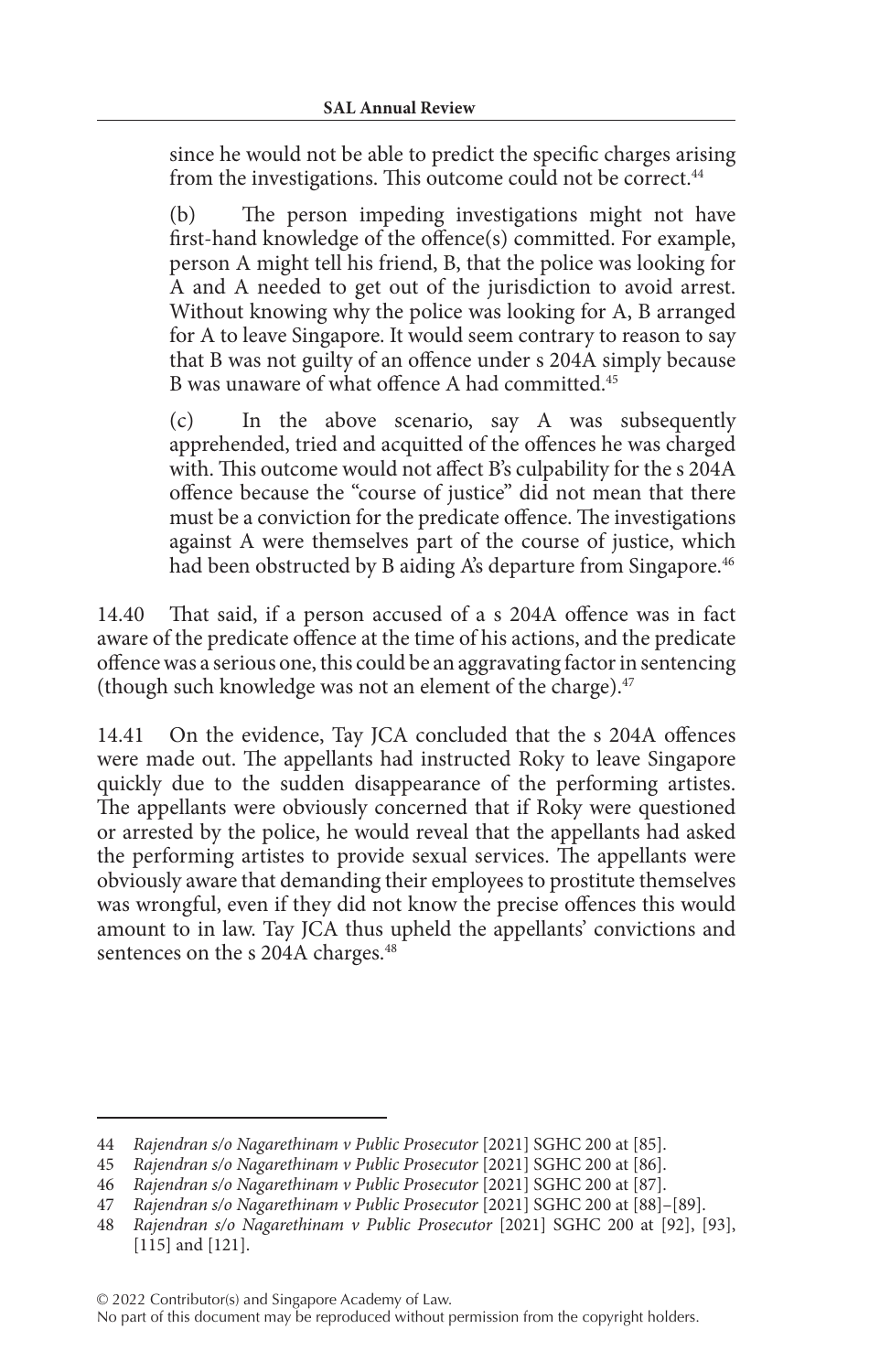# **III. Offences under the Misuse of Drugs Act**

### *A. Test for whether the (intended) return of drugs to a "bailor" is trafficking*

14.42 In *Roshdi bin Abdullah Altway v Public Prosecutor*, 49 the Court of Appeal considered, among other things, the test for whether the (intended) return of drugs to a "bailor" constitutes trafficking, developing the principles laid down in *Ramesh a/l Perumal v Public Prosecutor*<sup>50</sup> ("*Ramesh*").

14.43 The appellant ("Roshdi") was arrested by the Central Narcotics Bureau and brought to the unit in which he was staying. Numerous packets of drugs containing not less than 78.77g of diamorphine were found in Roshdi's room. Roshdi was charged with a capital charge for possessing the said drugs for the purpose of trafficking.

14.44 At trial, Roshdi admitted that he had possessed the drugs in question and known their nature. His defence was that he had not possessed the drugs for the purpose of trafficking. Roshdi claimed that he had been safekeeping the drugs for one Chandran, to whom he had intended to return the drugs; and under the principles set out in *Ramesh*, his intended return of the drugs to Chandran would not have constituted trafficking. The High Court judge rejected Roshdi's account that he had only been safekeeping the drugs, relying on, among other things, Roshdi's investigation statements, in which he had never mentioned the safekeeping defence. Roshdi was thus convicted on the capital charge and sentenced to the mandatory death penalty.

14.45 On appeal, the Court of Appeal rejected Roshdi's claims that his investigation statements were inadmissible and found that the judge did not err in disbelieving the safekeeping defence.<sup>51</sup> The court then considered whether, even if Roshdi's account were believed, he would still have possessed the drugs for the purpose of trafficking.

14.46 The Court of Appeal began its analysis by returning to the decision in *Ramesh*. 52 After setting out the facts and reasoning in that case, the court emphasised that *Ramesh* did not establish the general proposition that any "bailee" who received drugs intending to return

<sup>49</sup> [2021] SGCA 103.

<sup>50</sup> [2019] 1 SLR 1003.

<sup>51</sup> *Roshdi bin Abdullah Altway v Public Prosecutor* [2021] SGCA 103 at [44]–[70], [89]–[102] and [183].

<sup>52</sup> See para 14.41 above.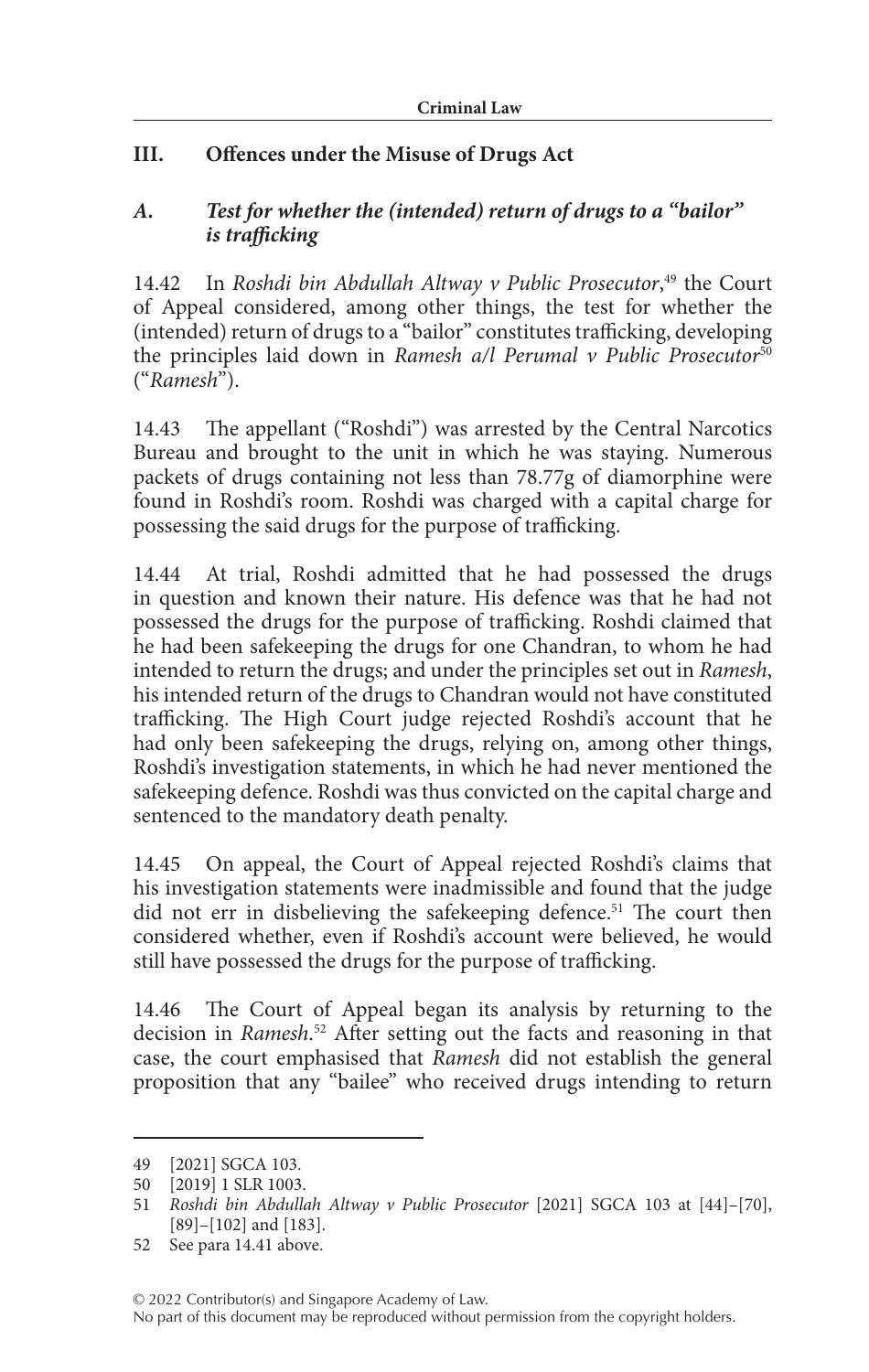them to the "bailor" would never be liable for (possession for the purpose of) trafficking. Rather, much would depend on the circumstances of the case.53

14.47 The key inquiry was whether the "bailee" in question *knew* or *intended* that the bailment was in some way part of the process of supply or distribution of the drugs.<sup>54</sup> This was because the legislative policy behind the MDA was to target those involved in the supply and distribution of drugs. A "bailee" who engaged in a "bailment" knowing or intending that the "bailment" would be part of this process of supply and distribution fell within the class of persons targeted by that legislative policy.<sup>55</sup>

14.48 The Court of Appeal held that the requisite knowledge and/or intention might be inferred from the objective facts, including the conduct of the "bailee" and any other relevant circumstances.<sup>56</sup> Relevant factors included the following (although their absence would not necessarily mean that the requisite mental state was absent):<sup>57</sup>

> (a) whether the "bailment" was part of a systematic arrangement for safekeeping drugs, rather than an isolated, spontaneous or one-off occurrence;

> (b) whether the "bailee" was to receive some kind of remuneration or reward for safekeeping the drugs; and

> (c) whether the "bailee" knew that the "bailment" was meant to assist in evading detection by the authorities (as was the case when the role of the "bailee" was to provide a safehouse for drugs).

14.49 Finally, the Court of Appeal reaffirmed the holding in *Ramesh*<sup>58</sup> that there was no requirement that the Prosecution must prove that the accused person was moving the drugs in a particular direction closer to their ultimate consumer to establish (possession for the purpose of) trafficking.<sup>59</sup>

14.50 Applying these principles, the Court of Appeal found that Roshdi knew that by supposedly safekeeping the drugs for Chandran,

© 2022 Contributor(s) and Singapore Academy of Law.

<sup>53</sup> *Roshdi bin Abdullah Altway v Public Prosecutor* [2021] SGCA 103 at [115].

<sup>54</sup> *Roshdi bin Abdullah Altway v Public Prosecutor* [2021] SGCA 103 at [115].

<sup>55</sup> *Roshdi bin Abdullah Altway v Public Prosecutor* [2021] SGCA 103 at [116].

<sup>56</sup> *Roshdi bin Abdullah Altway v Public Prosecutor* [2021] SGCA 103 at [117].

<sup>57</sup> *Roshdi bin Abdullah Altway v Public Prosecutor* [2021] SGCA 103 at [118] and [119].

<sup>58</sup> *Ramesh a/l Perumal v Public Prosecutor* [2019] 1 SLR 1003 at [114]. See para 14.41 above.

<sup>59</sup> *Roshdi bin Abdullah Altway v Public Prosecutor* [2021] SGCA 103 at [120].

No part of this document may be reproduced without permission from the copyright holders.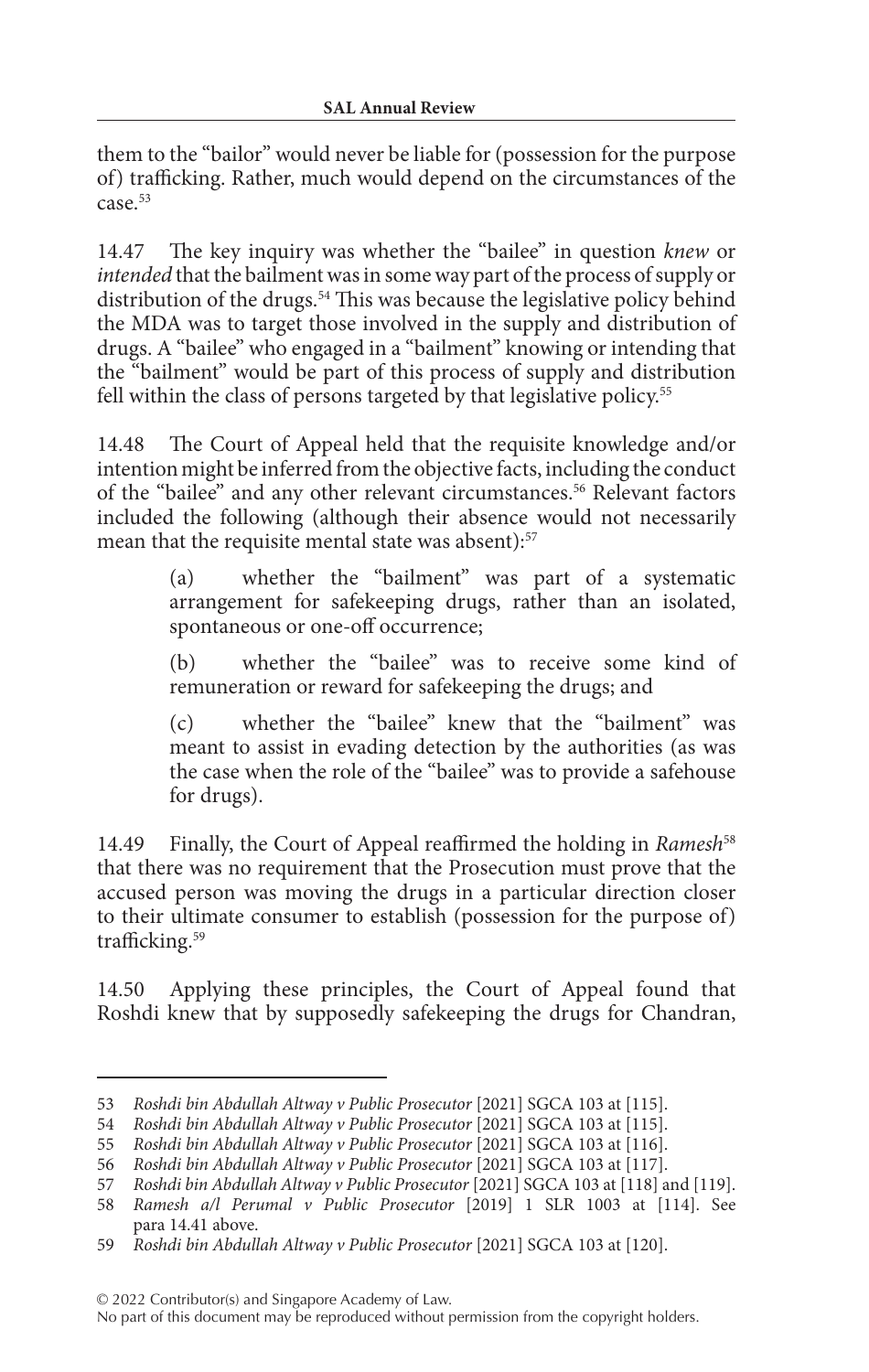he was facilitating the process of their intended sale and distribution. On his account, there was a systematic arrangement in which he would keep drugs for periods of time for Chandran in exchange for money: Roshdi was a "bailee" of drugs for reward. Further, Roshdi knew that Chandran trafficked in diamorphine and claimed that when Chandran's customers wanted drugs, he would deliver the drugs that he was allegedly safekeeping to Chandran or Chandran's couriers. This was precisely what trafficking entailed.<sup>60</sup>

14.51 Thus, the Court of Appeal found that even on the case that Roshdi mounted at trial, he had possessed the drugs in question for the purpose of trafficking. Accordingly, the court dismissed Roshdi's appeal against conviction and sentence.

# *B. Legality of prosecutorial charging practice for cannabis matter*

14.52 In *Abdul Karim bin Mohamed Kuppai Khan v Public Prosecutor*<sup>61</sup> ("*Abdul Karim*"), the Prosecution sought to persuade the Court of Appeal to reconsider its earlier holding in *Saravanan Chandaram v Public Prosecutor*62 ("*Saravanan*") that it was impermissible to concurrently prefer two distinct charges, one concerning cannabis and the other cannabis mixture, arising from a single compressed block of cannabisrelated material ("the Dual Charging Practice"). The Court of Appeal maintained its holding in *Saravanan* as to the impermissibility of the Dual Charging Practice.

14.53 The accused person in *Abdul Karim* had pleaded guilty to a charge for abetting another to possess not less than 329.99g of cannabis for the purpose of trafficking under s 5(1)(*a*) read with ss 5(2), 12 and 33(1) of the MDA. He had also consented to a similar charge pertaining to 659.99g of cannabis mixture being taken into consideration for the purpose of sentencing. Taking the opportunity presented by the existence of this cannabis mixture charge, the Prosecution sought to persuade the court to reconsider its earlier holding in *Saravanan*.

14.54 In *Saravanan*, the court had held that a charge for trafficking in or exporting or importing cannabis mixture in relation to the fragmented vegetable matter found in a compressed block could not be made out at the current level of scientific capability. The holding lay on two grounds:

<sup>60</sup> *Roshdi bin Abdullah Altway v Public Prosecutor* [2021] SGCA 103 at [123]–[124].

<sup>61</sup> [2021] 1 SLR 1390.

<sup>62</sup> [2020] 2 SLR 95.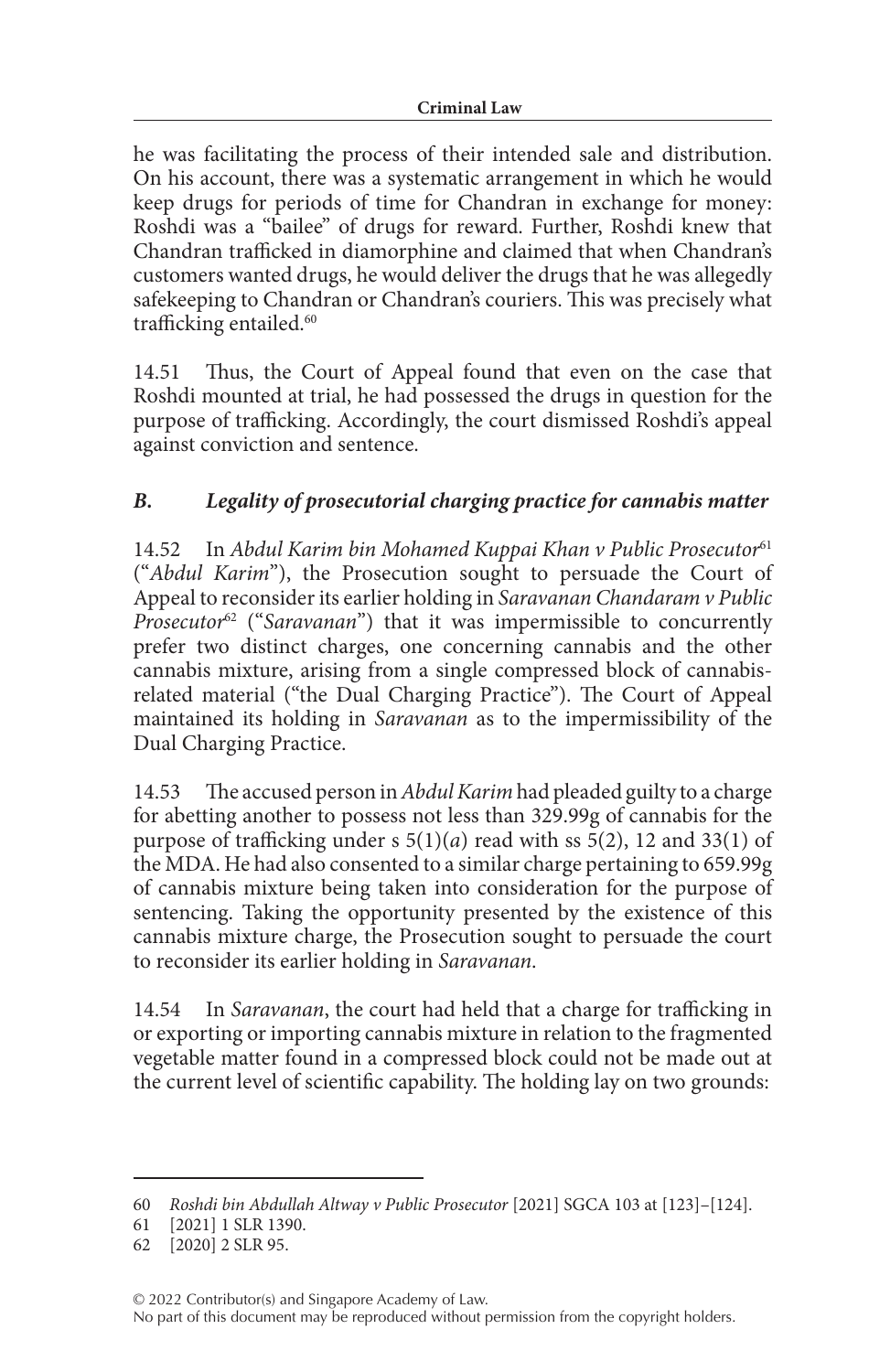(a) The fragmented vegetable matter did not satisfy the definition of cannabis mixture. Cannabis mixture is a mixture comprising two distinct types of material – cannabis and other plant material that was definitively identified as being non-cannabis material or plant material of indeterminate origin. As the Health Sciences Authority ("HSA") was unable to certify that the fragmented vegetable matter contained cannabis, it could not be recognised as cannabis mixture in law.

(b) The Prosecution was unable to prove *mens rea* and *actus reus* in relation to part of the fragmented vegetable matter ("Created Fragmented Vegetable Matter"), because this was created by the HSA analyst in breaking apart the compressed block during the analysis process – the Created Fragmented Vegetable Matter did not exist in the same form at the time of the offence. Thus, the Prosecution would be unable to prove (i) that the accused person knew the nature of the Created Fragmented Vegetable Matter, because it did not exist in that form at the time of the offence;63 and (ii) the quantity of the fragmented vegetable matter at the time of the offence, because the amount of Created Fragmented Vegetable Matter was indeterminate.<sup>64</sup> There was no way that an accused person could be charged with the intention to traffic in, export or import something that did not exist in that form at the time of the offence.<sup>65</sup>

14.55 In challenging the decision in *Saravanan*, the Prosecution advanced the following arguments:

> (a) As regards the *actus reus*, because it was entitled to prefer a cannabis mixture charge for the entire block (which was not controversial), it could simply as an arithmetic matter subtract the matter certified as cannabis from the weight of the block and prefer a charge for the remaining matter as cannabis mixture.<sup>66</sup>

> (b) As regards the *mens rea*, a broader view should be adopted. An accused person's knowledge attached to a compressed block as a whole – so long as the accused person possessed the necessary *mens rea* in respect of the entire block at

© 2022 Contributor(s) and Singapore Academy of Law.

```
No part of this document may be reproduced without permission from the copyright holders.
```
<sup>63</sup> *Abdul Karim bin Mohamed Kuppai Khan v Public Prosecutor* [2021] 1 SLR 1390 at [13].

<sup>64</sup> *Abdul Karim bin Mohamed Kuppai Khan v Public Prosecutor* [2021] 1 SLR 1390 at [14].

<sup>65</sup> *Abdul Karim bin Mohamed Kuppai Khan v Public Prosecutor* [2021] 1 SLR 1390 at [15].

<sup>66</sup> *Abdul Karim bin Mohamed Kuppai Khan v Public Prosecutor* [2021] 1 SLR 1390 at [17].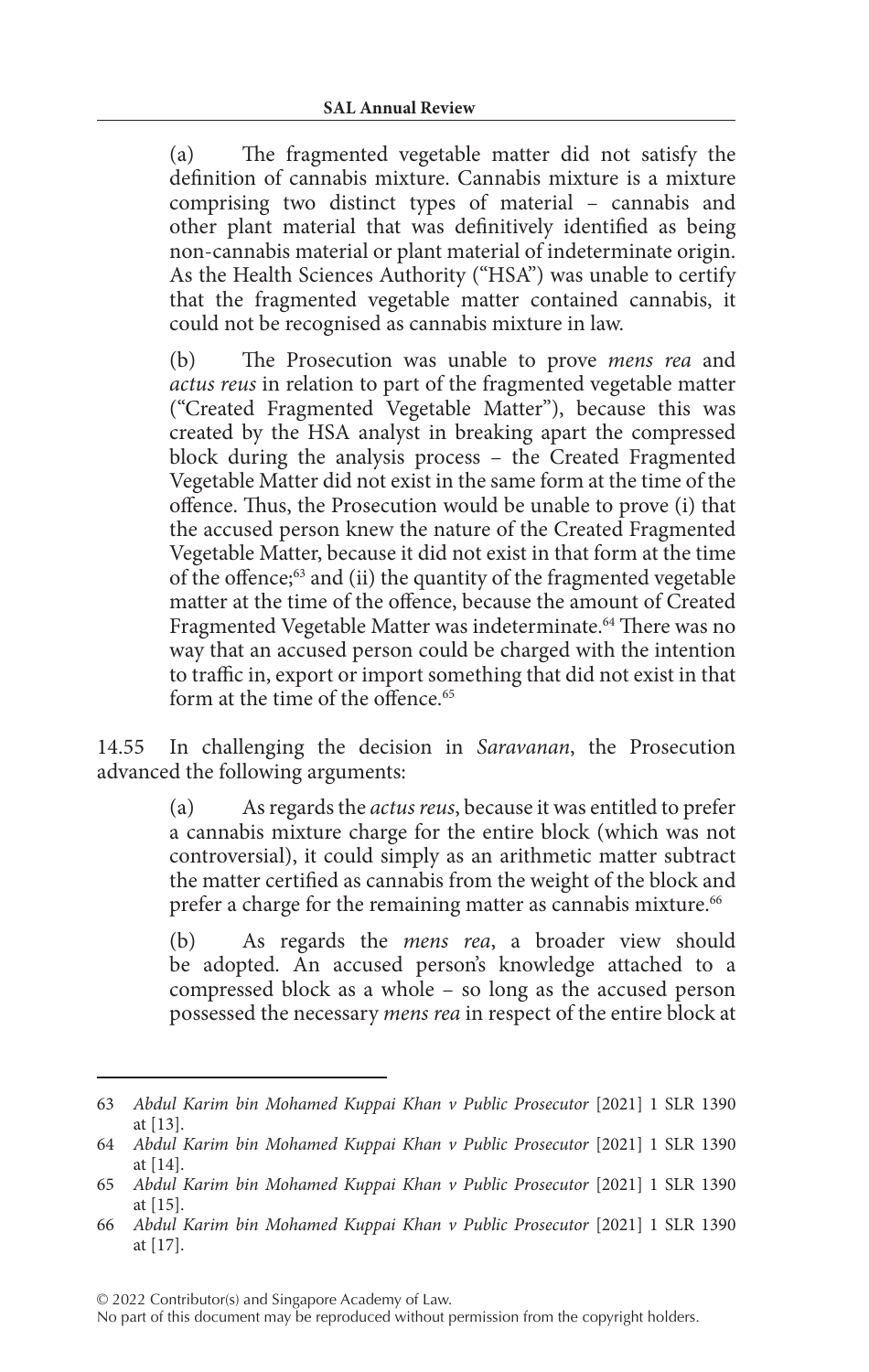the time of the offence, he would necessarily possess the *mens rea* pertaining to the cannabis mixture for the residual portion of the same block when the pure cannabis matter had been excluded. The accused person's knowledge of the form of the drugs after the HSA analysis was irrelevant.<sup>67</sup>

14.56 The Court of Appeal clarified that it was *not* permissible to treat the separated fragmented vegetable matter in and of itself as cannabis mixture. Only where the fragmented vegetable matter was a part of the whole compressed block could it be treated as cannabis mixture (that is, the entire block could be treated as cannabis mixture).<sup>68</sup> For cannabisrelated material to qualify as cannabis mixture there must exist a mixture comprising two distinct types of material – cannabis and other plant material that was definitively identified as being non-cannabis material or plant material of indeterminate origin. Once pure cannabis was removed from a block, the remaining fragmented vegetable matter would no longer satisfy the definition of cannabis mixture.<sup>69</sup>

14.57 The court criticised the Prosecution's arguments for falsely equivocating cannabis and cannabis mixture when they were in law two different types of drug. The Prosecution could not subtract the weight of one type of drug (that is, cannabis) from the weight of another type (that is, cannabis mixture) because the latter only qualified as a drug when it included the former.<sup>70</sup>

14.58 The court further criticised the Prosecution's method for making a false equivalence between the weights of the compressed block's various components as they existed at different moments in time.<sup>71</sup> The Prosecution sought to calculate the weight of fragmented vegetable matter by reference to the weight of the block before the HSA analysis and the weight of cannabis after the HSA analysis. This overlooked the fact that the components of the block changed as a result of HSA analysis.

14.59 The court added that accused persons who dealt with compressed blocks of cannabis material could not be said to have intended the

© 2022 Contributor(s) and Singapore Academy of Law.

<sup>67</sup> *Abdul Karim bin Mohamed Kuppai Khan v Public Prosecutor* [2021] 1 SLR 1390 at [18].

<sup>68</sup> *Abdul Karim bin Mohamed Kuppai Khan v Public Prosecutor* [2021] 1 SLR 1390 at [27].

<sup>69</sup> *Abdul Karim bin Mohamed Kuppai Khan v Public Prosecutor* [2021] 1 SLR 1390 at [29].

<sup>70</sup> *Abdul Karim bin Mohamed Kuppai Khan v Public Prosecutor* [2021] 1 SLR 1390 at  $[34(a)]$ .

<sup>71</sup> *Abdul Karim bin Mohamed Kuppai Khan v Public Prosecutor* [2021] 1 SLR 1390 at [34(b)].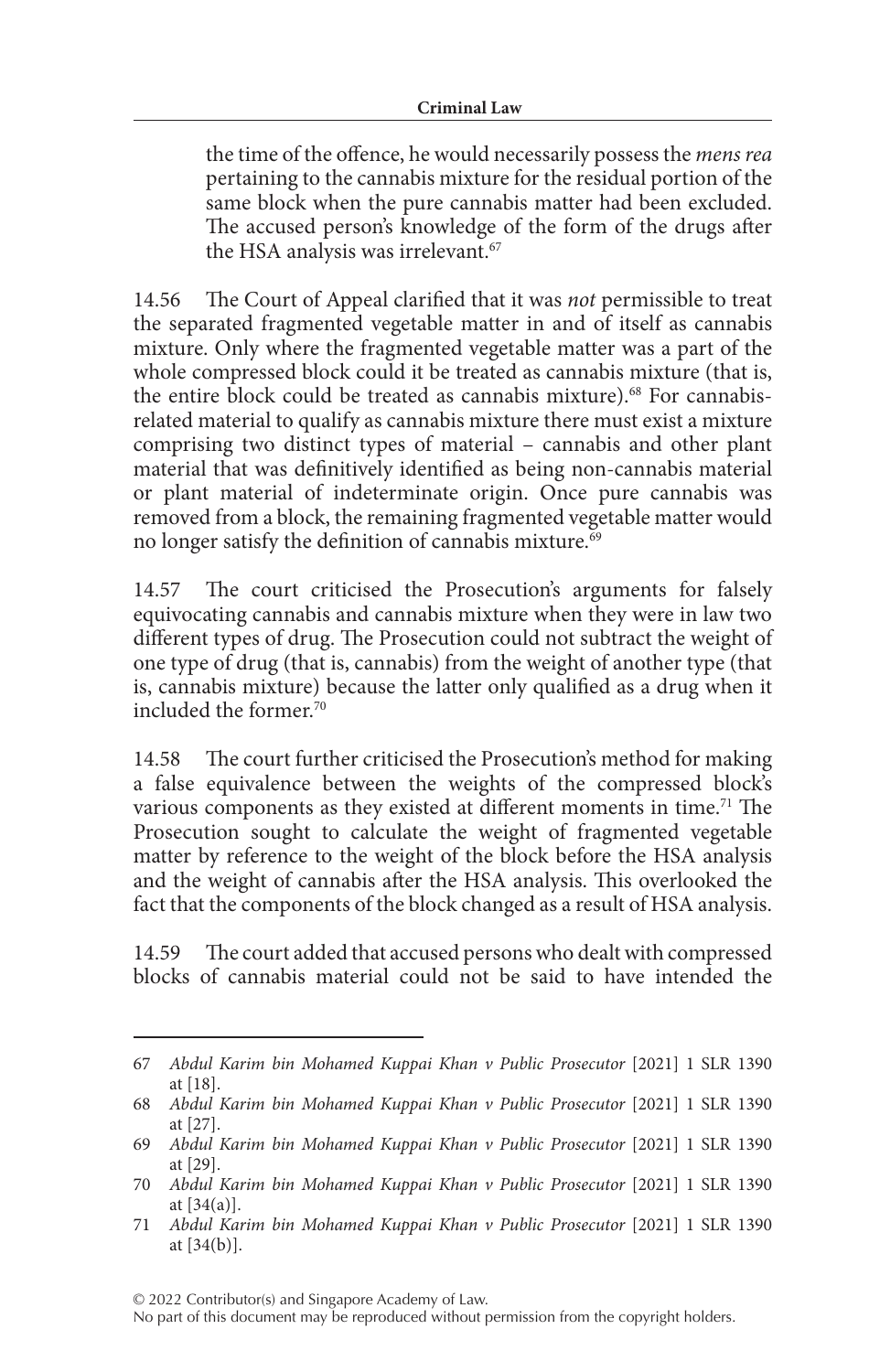consequential creation of Created Fragmented Vegetable Matter. They could not be made liable for the consequences of the HSA analysis on the basis that they had assumed the risk for the form of the material.<sup>72</sup> Further, the Dual Charging Practice exposed accused persons to two separate charges even though in the ordinary case, they only contemplated transacting in one type of drug activity. This could give rise to arbitrary outcomes if the mandatory consecutive sentencing regime under s 307 of the CPC was engaged.73

## **IV. Offences under miscellaneous statutes**

#### *A. Meaning of "recruit" in section 3 of the Prevention of Human Trafficking Act*

14.60 In *Rajendran s/o Nagarethinam v Public Prosecutor*, 74 the General Division of the High Court examined the meaning of "recruit" for the purposes of an offence of trafficking in persons under s 3 of the Prevention of Human Trafficking Act 201475 ("PHTA").

14.61 The appellants ran an entertainment club and employed several female performing artistes to dance and entertain the club's customers. The appellants asked one of these artistes ("the victim") to provide sexual services to customers, but she refused. One of the appellants ("Rajendran") then slapped the victim and threatened to slap her again if she did not comply. When the victim walked away from the conversation, he gripped the victim from behind by her neck. The victim freed herself and walked away without acquiescing to Rajendran's demands. Subsequently, the appellants were charged with various offences in respect of their activities in relation to the club. Rajendran's charges included an offence under s  $3(1)(a)$  and punishable under s  $4(1)(a)$  of the PHTA for having recruited the victim, by means of threatening her with bodily harm, for the purpose of her exploitation.

14.62 On appeal, the issue was whether Rajendran had "recruited" the victim for the purpose of exploitation within the meaning of s 3(1) of the PHTA, given that the victim did not succumb to Rajendran's threats and ultimately refused to provide sexual services. Tay JCA held that "recruitment" was not made out.

© 2022 Contributor(s) and Singapore Academy of Law. No part of this document may be reproduced without permission from the copyright holders.

<sup>72</sup> *Abdul Karim bin Mohamed Kuppai Khan v Public Prosecutor* [2021] 1 SLR 1390 at [33].

<sup>73</sup> *Abdul Karim bin Mohamed Kuppai Khan v Public Prosecutor* [2021] 1 SLR 1390 at [35].

<sup>74</sup> See para 14.33 above.

<sup>75</sup> Act 45 of 2014.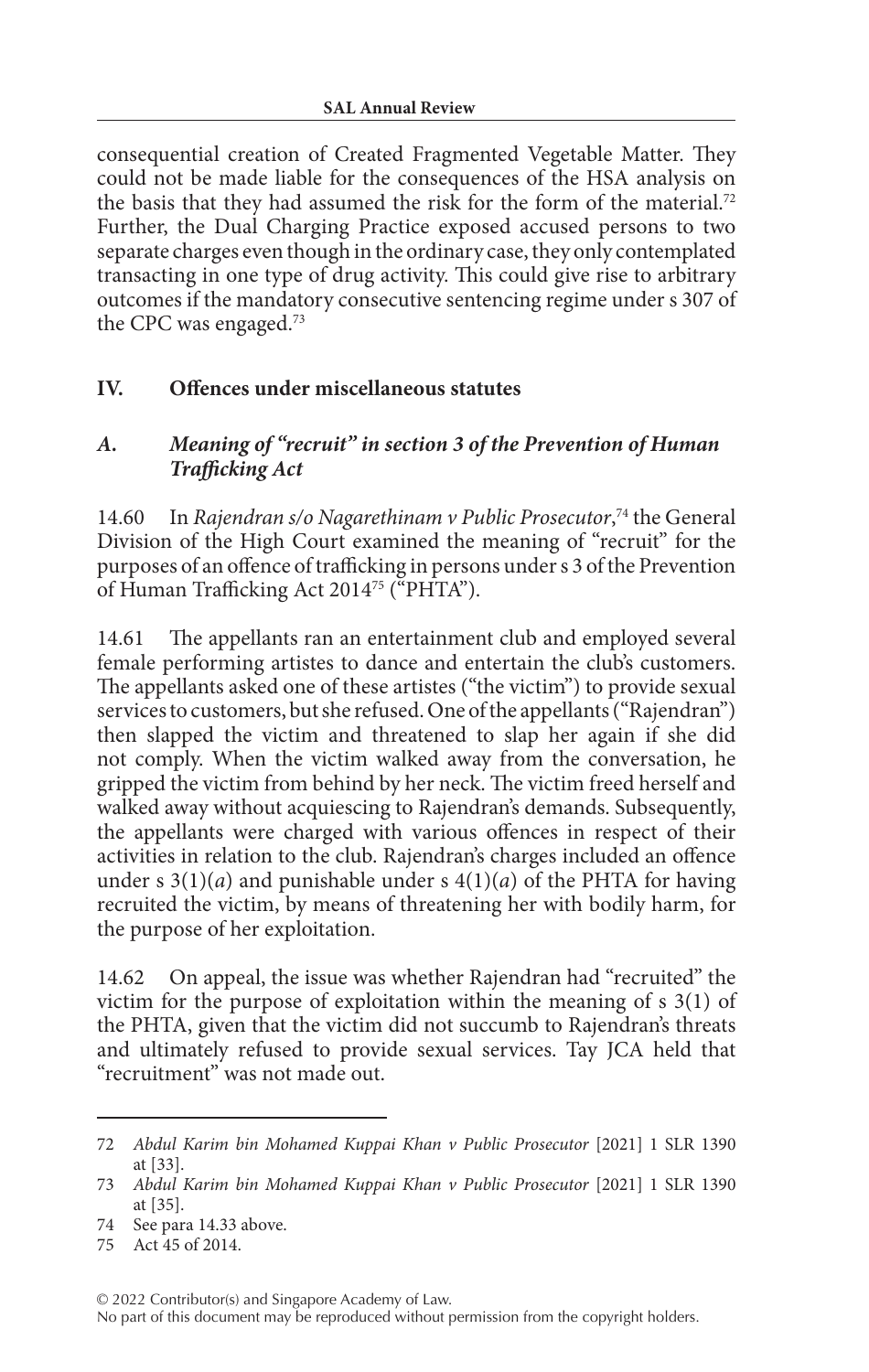14.63 Tay JCA observed that it was not necessary for actual exploitation to have taken place in order for an offence under s 3(1) of the PHTA to be made out. However, the ordinary meaning of "recruit" was to hire somebody as a worker or to enrol somebody as a member in a group or organisation. One could only say that a candidate had been "recruited" when that candidate was brought into the recruiter's control or into the group or organisation that the recruiter represented, whether willingly or unwillingly. If the candidate turned down or rebuffed the offer, and was at liberty to walk away from the situation, he could not be said to have been "recruited".76

14.64 Tay JCA held that the same reasoning applied to s 3(1) of the PHTA. The alleged "recruitment" referred to Rajendran's words and actions to get the victim to provide sexual services in Singapore. Since the victim had rebuffed these efforts repeatedly and was free to leave the club despite the threats and violence, it was more in keeping with the ordinary sense of "recruits" to say that Rajendran had *attempted* to recruit her but failed<sup>77</sup>

14.65 In the circumstances, Tay JCA altered the charge to one of attempted trafficking under s  $3(1)(a)$  and punishable under s  $4(1)(a)$  of the PHTA, read with s 511 of the Penal Code, and convicted Rajendran on the altered charge. Tay JCA also reduced Rajendran's sentence on this charge from 14 months' imprisonment and a \$2,000 fine to seven months' imprisonment and a \$2,000 fine.<sup>78</sup>

#### *B. Meaning of "ply for hire" for offence of use of unlicensed public service vehicle under section 101 read with Second Schedule of the Road Traffic Act*

14.66 In *Sulaiman bin Mohd Hassan v Public Prosecutor*, 79 the General Division of the High Court set out the meaning of "ply for hire" for the offence of use of an unlicensed public service vehicle under s 101 read with the Second Schedule of the Road Traffic Act<sup>80</sup> ("RTA").

14.67 The appellant ("Sulaiman") had hired a car. The licence for the car permitted use of the car as a chauffeured private hire car, and not as a

© 2022 Contributor(s) and Singapore Academy of Law.

<sup>76</sup> *Rajendran s/o Nagarethinam v Public Prosecutor* [2021] SGHC 200 at [68]–[70].

<sup>77</sup> *Rajendran s/o Nagarethinam v Public Prosecutor* [2021] SGHC 200 at [65], [71] and [72].

<sup>78</sup> *Rajendran s/o Nagarethinam v Public Prosecutor* [2021] SGHC 200 at [76], [113] and [114].

<sup>79</sup> [2021] 5 SLR 763.

<sup>80</sup> Cap 276, 2004 Rev Ed.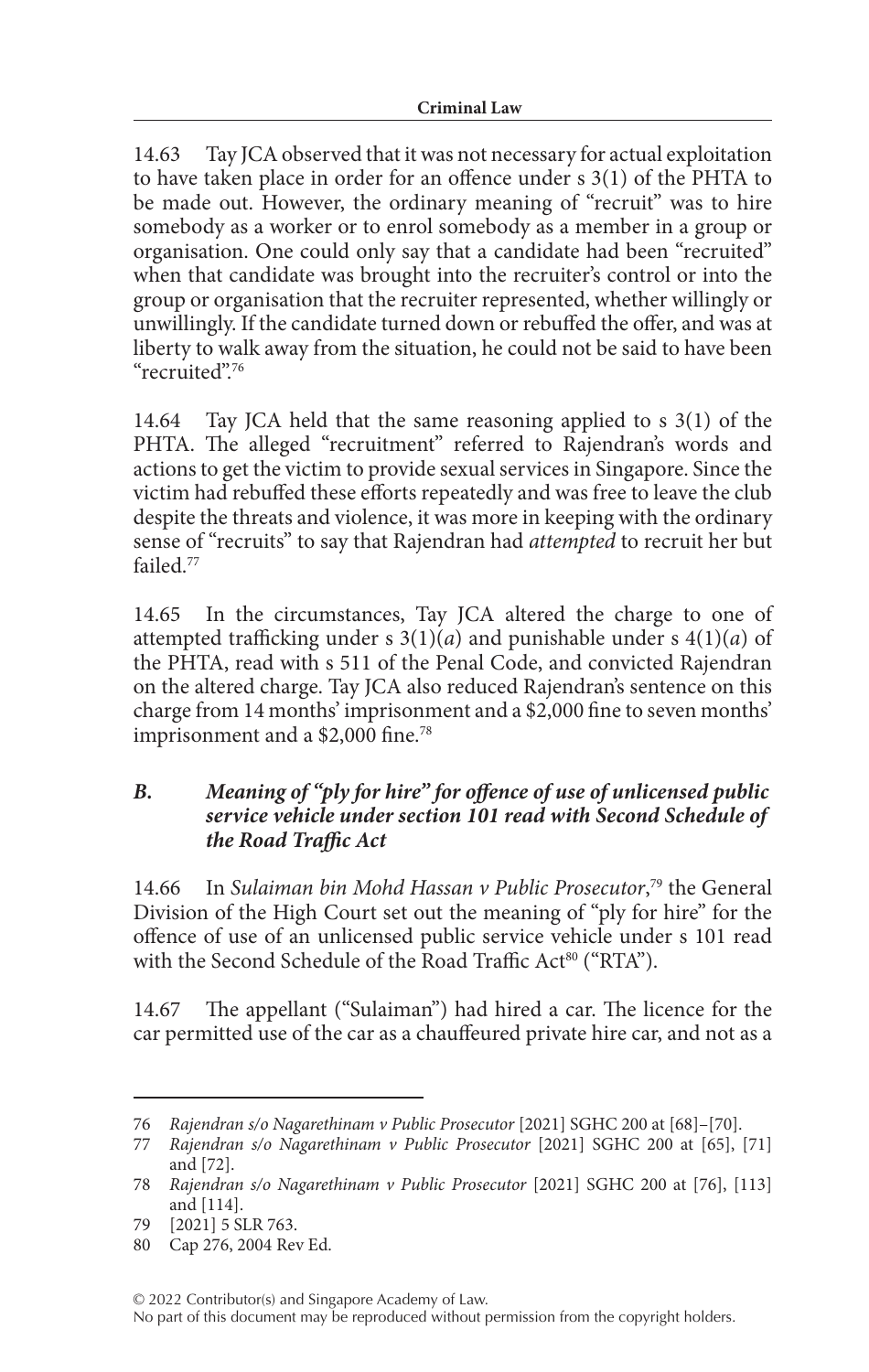taxi.81 Similarly, the insurance policy for the car provided that it did not cover rental for use as a taxi.82

14.68 On the day of the incident, Sulaiman drove to the Marina Bay Sands ("MBS") Hotel and parked the car at the waiting/pick-up area. Four women approached the car, and one of them spoke to Sulaiman. They agreed that Sulaiman would drive the women from MBS to the Four Seasons Hotel Singapore ("FSH") for a fee. The women boarded the car, and Sulaiman drove them to FSH. He was then paid the fare as agreed.

14.69 Sulaiman was charged with (a) using a chauffeured private car as a taxi, otherwise than in accordance with the car's licence, under s 101(1) read with s 101(2) of the RTA; and (b) using the car as a taxi while there was not in force in relation to the said use of the car an insurance policy in respect of third-party risks, under s  $3(1)(a)$  read with ss  $3(2)$  and  $3(3)$ of the Motor Vehicles (Third-Party Risks and Compensation) Act.83 At first instance, Sulaiman was convicted on both charges. Sulaiman then appealed against his conviction and sentence on both charges.

14.70 The key issue regarding the RTA charge was whether Sulaiman was "plying for hire" when waiting at the MBS waiting/pick-up area and when he subsequently picked up the four passengers. This was because the Second Schedule to the RTA defined private hire cars as cars that (among other things) "do not ply for hire" and taxis as cars that (among other things) "ply for hire". Thus, if Suliman had plied for hire, he would have used the car as a taxi, rather than as a private hire car.<sup>84</sup>

14.71 Tay Yong Kwang JCA noted that the RTA does not define the words "ply for hire". Tay JCA then held as follows:

> (a) He endorsed the test set out in *Cogley v Sherwood*<sup>85</sup> that the vehicle in question should be on view, the owner or driver should expressly or impliedly invite the public to use it and the member of the public should be able to use that vehicle if he wanted to.<sup>86</sup> The test was an application of common sense to a particular set of facts, and the inquiry had to be fact-sensitive because there could be many variations as to how a driver

<sup>81</sup> *Sulaiman bin Mohd Hassan v Public Prosecutor* [2021] 5 SLR 763 at [6].

<sup>82</sup> *Sulaiman bin Mohd Hassan v Public Prosecutor* [2021] 5 SLR 763 at [11].

<sup>83</sup> Cap 189, 2000 Rev Ed.

<sup>84</sup> *Sulaiman bin Mohd Hassan v Public Prosecutor* [2021] 5 SLR 763 at [48].

<sup>85</sup> [1959] 2 QB 311.

<sup>86</sup> *Sulaiman bin Mohd Hassan v Public Prosecutor* [2021] 5 SLR 763 at [49], [52] and [64].

<sup>© 2022</sup> Contributor(s) and Singapore Academy of Law.

No part of this document may be reproduced without permission from the copyright holders.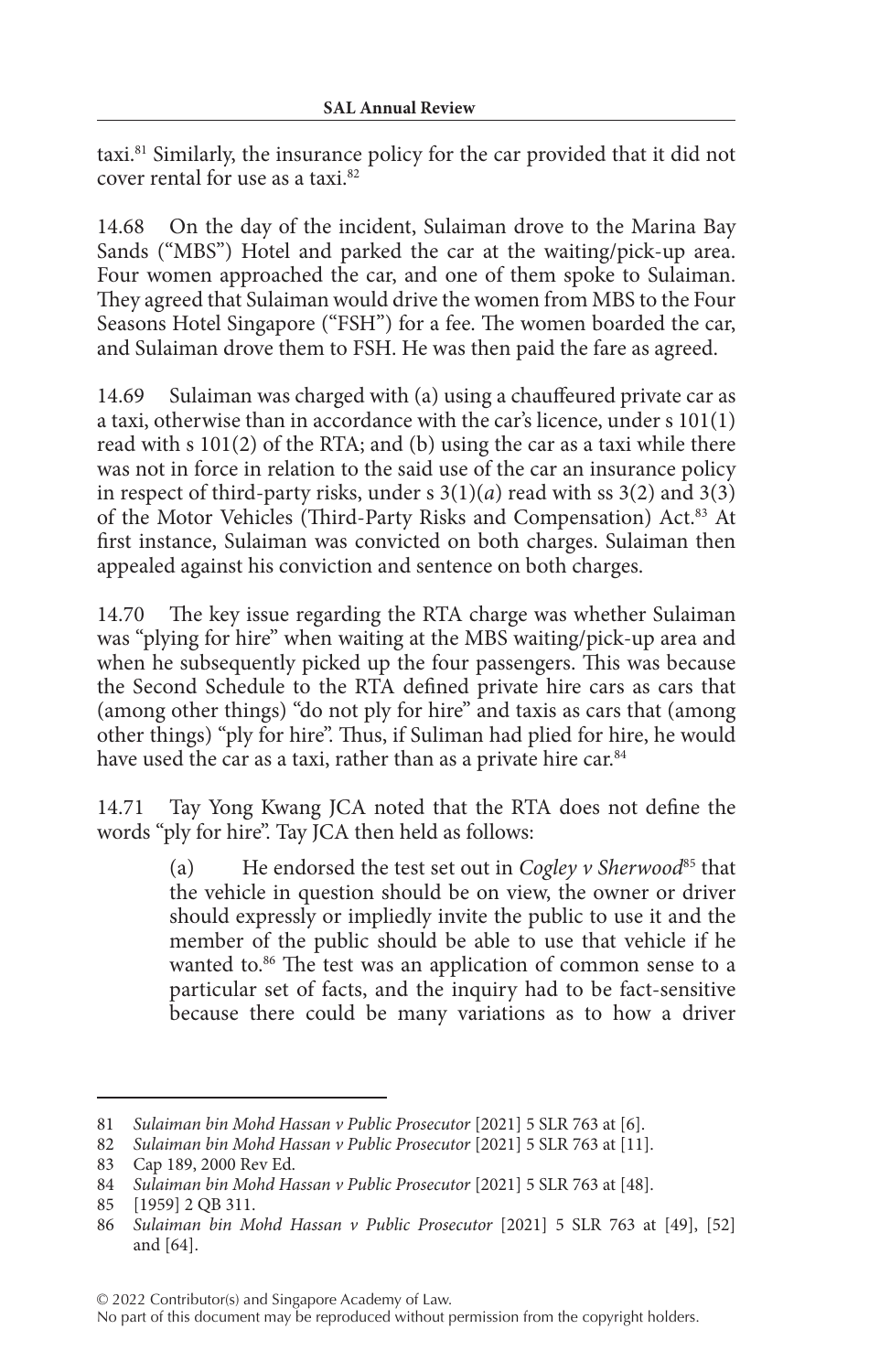sourced for passengers, particularly in the context of modernday technology.87

(b) Generally, when (i) a vehicle on the road was on view to members of the public; and (ii) there were indications that it was available for hire to anyone willing to pay a fare, the vehicle was plying for hire. A vehicle moving along the roads looking for fares and stopping whenever it was hailed would clearly be plying for hire. Also, a vehicle parked at the roadside or even in a carpark lot would be plying for hire if there were indications that it was available for hire. These indications might be express indications (such as markings or notices on the vehicle or near it (where the vehicle was stationary) stating that the vehicle was for hire) or implied indications (such as the fact that the vehicle was waiting at a taxi stand or a drop-off and pick-up point for passengers).88

(c) A vehicle was also plying for hire if it was not within sight of members of the public, but the driver was away from the vehicle asking potential passengers whether they needed transport.<sup>89</sup>

(d) A vehicle would not be plying for hire if there was a booking made before the trip, whether through a ride hailing app or equivalent booking platform.<sup>90</sup> By contrast, where there was no such booking, but the driver had reached an agreement with the passenger to offer transport services, this was plying for hire. The agreement could be arrived at expressly or impliedly, and had to involve the expectation or the giving of consideration by payment of money or its equivalent in exchange for being ferried<sup>91</sup>

(e) A driver accused of plying for hire might be able to show the contrary. He could prove that he was actually waiting to pick up his family or his friend and that there would be no payment at all. Similarly, if the driver could show that he stopped at that location merely for a toilet break or to buy something, then he was not exhibiting his vehicle with a view to picking up passengers for fares. In weighing the truth in such matters, one would have to consider factors such as the particular location that the vehicle was at and the length of time taken for the professed purpose.<sup>92</sup>

<sup>87</sup> *Sulaiman bin Mohd Hassan v Public Prosecutor* [2021] 5 SLR 763 at [64].

<sup>88</sup> *Sulaiman bin Mohd Hassan v Public Prosecutor* [2021] 5 SLR 763 at [65].

<sup>89</sup> *Sulaiman bin Mohd Hassan v Public Prosecutor* [2021] 5 SLR 763 at [66].

<sup>90</sup> *Sulaiman bin Mohd Hassan v Public Prosecutor* [2021] 5 SLR 763 at [67].

<sup>91</sup> *Sulaiman bin Mohd Hassan v Public Prosecutor* [2021] 5 SLR 763 at [68]–[69].

<sup>92</sup> *Sulaiman bin Mohd Hassan v Public Prosecutor* [2021] 5 SLR 763 at [71].